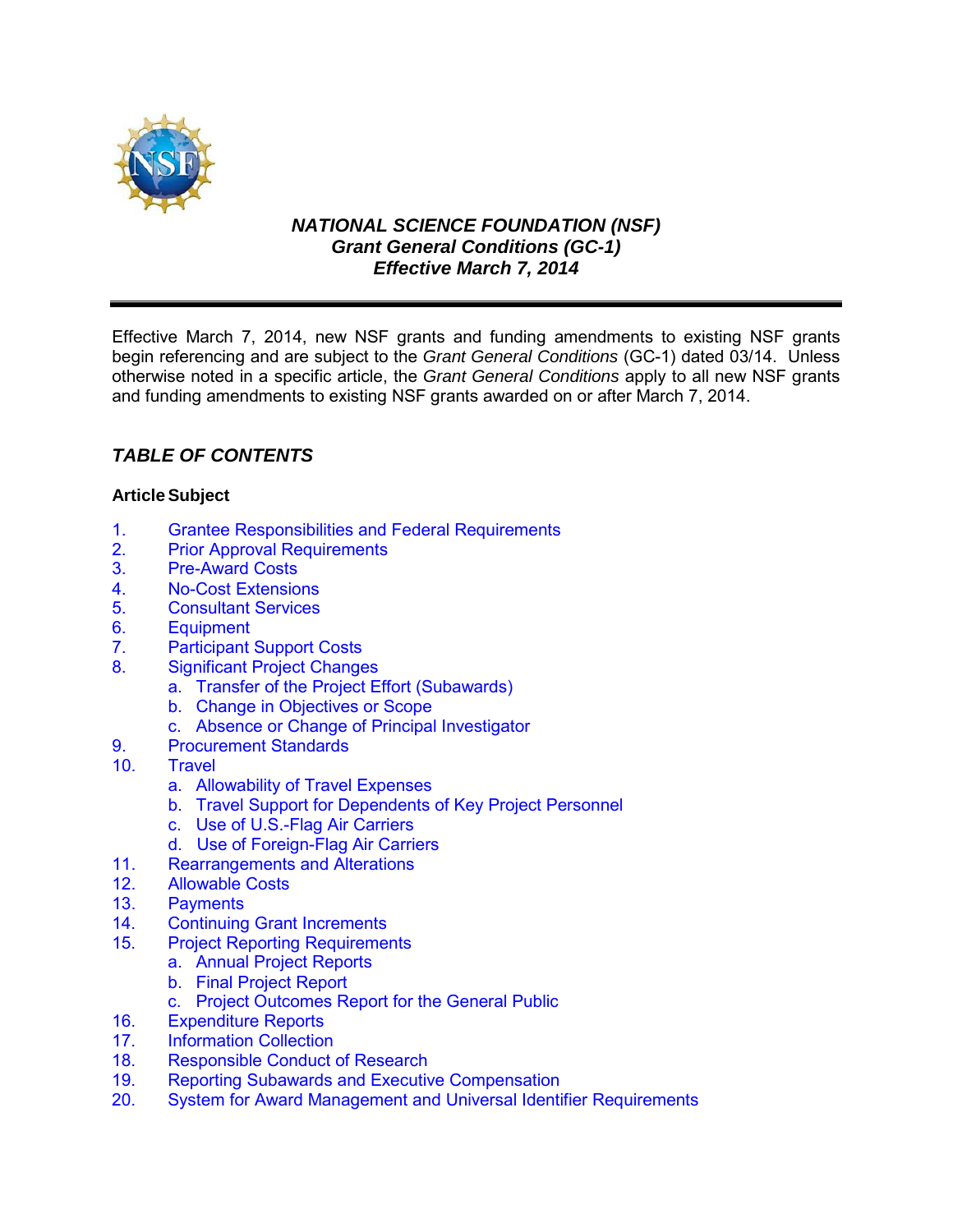- 21. Federal Tax Obligations<br>22. Unpaid Federal Tax Liab
- Unpaid Federal Tax Liability
- 23. Criminal Convictions
- 24. [Copyrightable Material](#page-19-0)
- 25. [Program Income](#page-20-0)
- 26. [Publications](#page-21-0)
	- a. [Acknowledgment of Support](#page-21-1)
	- b. [Disclaimer](#page-21-2)
	- c. [Copies for NSF](#page-21-3)
	- d. [Metric System](#page-21-4)
- 27. [Patent Rights](#page-22-0)
- 28. [Cost Sharing and Cost Sharing Records](#page-27-0)
- 29. [Audit and Records](#page-28-0)
- 30. [Site Visits](#page-29-0)
- 31. [Suspension or Termination](#page-29-1)
- 32. [Termination Review Procedure](#page-30-0)<br>33. Nondiscrimination
- 33. [Nondiscrimination](#page-31-0)<br>34. Reporting Classifia
- [Reporting Classifiable Information](#page-31-1)
- 35. [Animal Welfare](#page-31-2)
- 36. [Research Involving Recombinant DNA Molecules](#page-32-0)
- 37. [Clean Air and Water](#page-32-1)<br>38. Human Research Su
- **[Human Research Subjects](#page-33-0)**
- 39. [Investigator Financial Disclosure Policy](#page-33-1)<br>40. Whistleblower Protection
- 40. [Whistleblower Protection](#page-33-6)
- 41. [State Sales and Use Taxes](#page-33-2)
- 42. [Debarment and Suspension](#page-33-3)
- 43. [Resolution of Conflicting Conditions](#page-33-4)

#### **[Other Considerations](#page-33-5)**

- 44. [Liability](#page-34-0)<br>45. Sharing
- 45. [Sharing of Findings, Data, and Other Research Products](#page-34-1)
- 46. [Government Permits and Activities Abroad](#page-34-2)<br>47. Sense of the Congress on Use of Funds
- [Sense of the Congress on Use of Funds](#page-34-3)
- 48. [Increasing Seat Belt Use in the United States](#page-34-4)

#### <span id="page-1-0"></span>**1. Grantee Responsibilities and Federal Requirements**

a. The grantee has full responsibility for the conduct of the project or activity supported under this award and for adherence to the award conditions. Although the grantee is encouraged to seek the advice and opinion of NSF on special problems that may arise, such advice does not diminish the grantee's responsibility for making sound scientific and administrative judgments and should not imply that the responsibility for operating decisions has shifted to NSF. The grantee is responsible for notifying NSF about: (1) any allegation of research misconduct that it concludes has substance and requires an investigation in accordance with NSF research misconduct regulations published at [45](http://www.access.gpo.gov/nara/cfr/waisidx_06/45cfr689_06.html)  [Code of Federal Regulations \(CFR\) Part 689;](http://www.access.gpo.gov/nara/cfr/waisidx_06/45cfr689_06.html) or (2) any significant problems relating to the administrative or financial aspects of the award.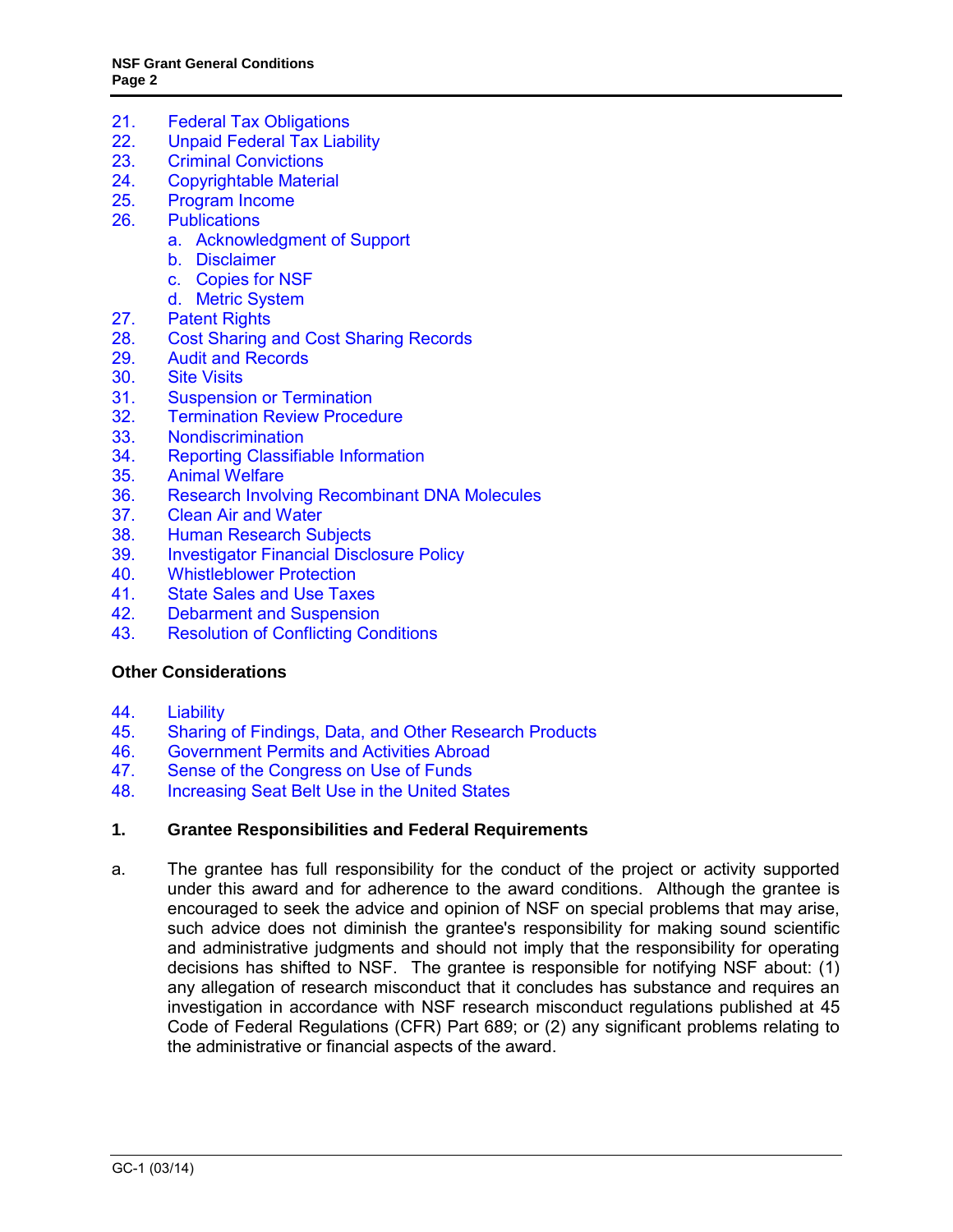- b. The requirements of this award are contained in these *Grant General Conditions* unless otherwise specified in the award instrument. Certain applicable Federal administrative standards are incorporated by reference. The applicable requirements are contained in:
	- 1. [2 CFR Part 215,](http://www.access.gpo.gov/nara/cfr/waisidx_07/2cfr215_07.html) Uniform Administrative Requirements for Grants and Cooperative Agreements with Institutions of Higher Education, Hospitals, and Other Non-Profit Organizations. NSF has determined that 2 CFR Part 215 standards also will be applied to commercial organizations, including small businesses;
	- 2. [45 CFR Part 602,](http://www.access.gpo.gov/nara/cfr/waisidx_06/45cfr602_06.html) Uniform Administrative Requirements for Grants and Cooperative Agreements to State and Local Governments.
- c. By acceptance of this award, the grantee agrees to comply with the applicable Federal requirements for grants and cooperative agreements and to the prudent management of all expenditures and actions affecting the award. A listing of National Policy Requirements that grantees must adhere to, where applicable, is located at: [http://www.nsf.gov/bfa/dias/policy/rtc/appc\\_june11.pdf.](http://www.nsf.gov/bfa/dias/policy/rtc/appc_june11.pdf) Documentation for each expenditure or action affecting this award must reflect appropriate organizational reviews or approvals that should be made in advance of the action. Organizational reviews are intended to help assure that expenditures are allowable, necessary and reasonable for the conduct of the project, and that the proposed action:
	- 1. is consistent with award terms and conditions;
	- 2. is consistent with NSF and grantee policies;
	- 3. represents effective utilization of resources; and
	- 4. does not constitute a significant project change (see [Article 8\)](#page-6-1).

Nothing in this article shall be construed to require administrative reviews or documentation that duplicates those already required by existing organizational systems or by applicable Federal standards, e.g., [2 CFR Part 215.](http://www.access.gpo.gov/nara/cfr/waisidx_07/2cfr215_07.html)

d. The grantee is responsible for ensuring that the Principal Investigator(s) or Project Director(s) receives a copy of the award conditions, including: the award notice, the budget, these general terms and conditions, any special terms and conditions and any subsequent changes in the award conditions. These grant conditions are made available to the grantee by NSF in electronic form at [http://www.nsf.gov/awards/](http://www.nsf.gov/awards/managing/general_conditions.jsp?org=NSF)  [managing/general\\_conditions.jsp?org=NSF,](http://www.nsf.gov/awards/managing/general_conditions.jsp?org=NSF) and may be duplicated, copied or otherwise reproduced by the grantee as appropriate. This provision does not alter the grantee's full responsibility for conduct of the project and compliance with all award terms and conditions. Award notices are available electronically via the NSF FastLane system at [https://www.fastlane.nsf.gov/fastlane.jsp.](https://www.fastlane.nsf.gov/fastlane.jsp) Sponsored project offices are able to view, print and/or download NSF award notices for their organizations and Principal Investigators (PIs) can access their individual award notices through use of the FastLane system.

# <span id="page-2-0"></span>**2. Prior Approval Requirements**

Unless otherwise specified in the award, provisions of the applicable Federal cost principles and other Federal administrative requirements for prior agency approval apply only to the activities and expenditures specified below.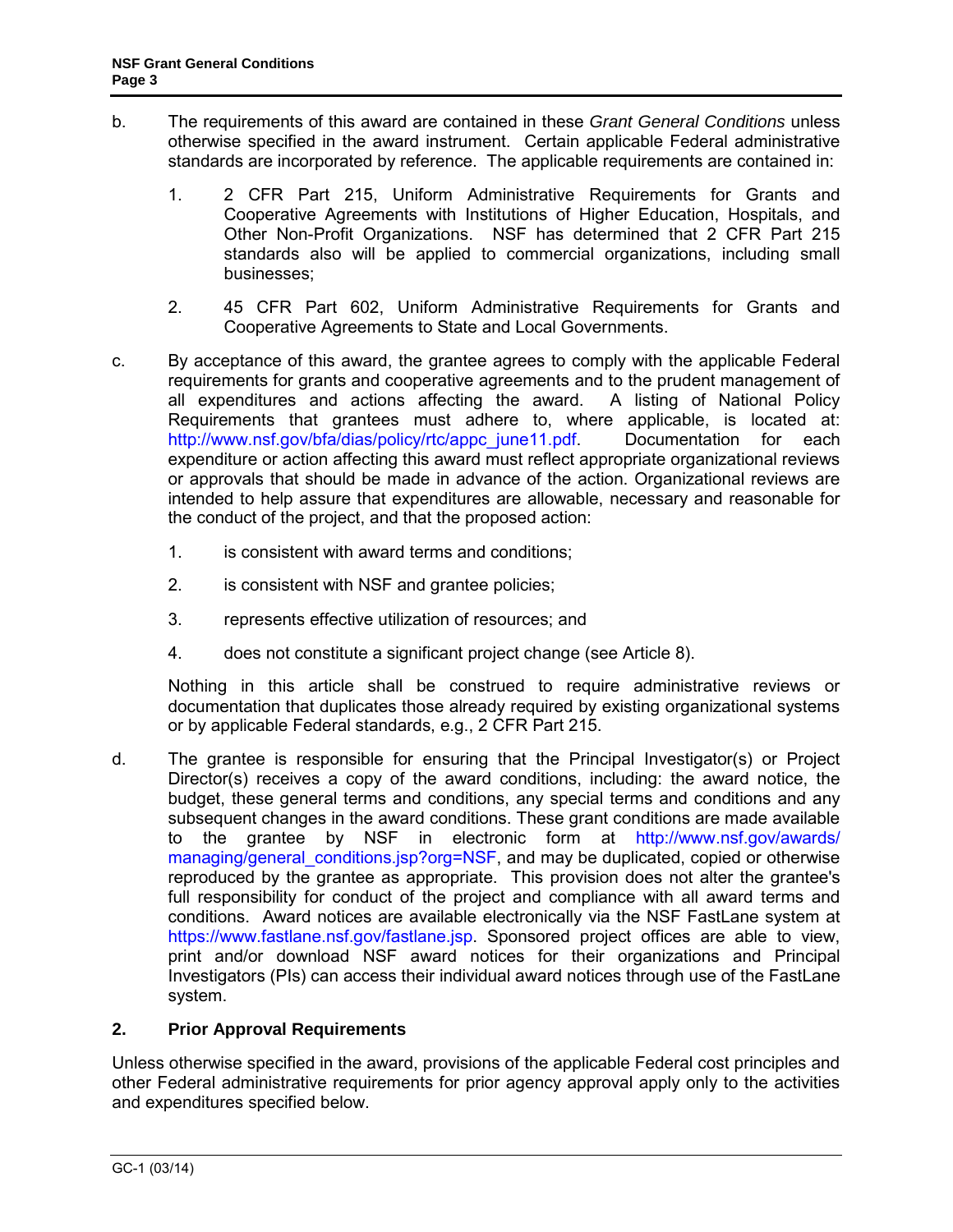- a. Written prior approval from the NSF Grants and Agreements Officer is required for:
	- 1. Significant Project Changes.
		- (a) Transfer of the project effort (see [Article 8\)](#page-6-1);
		- (b) Change in objective or scope (see [Article 8\)](#page-6-1);
		- (c) Absence or change of PI (see [Article 8\)](#page-6-1);
		- (d) Change in the amount of cost sharing reflected on Line M of the award budget (see [Article 2](#page-27-0)8); or
	- 2. Rearrangements/Alterations aggregating \$25,000 or over (Construction) (see [Article 11\)](#page-10-0).
- b. Written prior approval from the NSF Program Officer is required for reallocation of funds provided for participant or trainee support (see [Article 7\)](#page-6-0).
- c. Requests for the prior approvals identified above (as well as other types of award related notifications stipulated in the NSF Proposal & Award Policies & Procedures Guide, Part [II; Award & Administration Guide \[AAG\] Chapter II, Exhibit II-1\)](http://www.nsf.gov/pubs/policydocs/pappguide/nsf14001/aag_2ex1.pdf) must be submitted electronically to NSF through use of the NSF FastLane system.

# <span id="page-3-0"></span>**3. Pre-Award Costs**

- a. Grantees may approve pre-award costs incurred within the ninety calendar day period immediately preceding the effective date of the award. Requests for approval of preaward costs for periods greater than 90 calendar days must be submitted electronically via the NSF FastLane system. Pre-award expenditures prior to funding of an increment within a continuing award are not subject to this limitation or approval requirement, but are subject to paragraph c. below.
- b. Pre-award costs must be necessary for the effective and economical conduct of the project and the costs must be otherwise allowable in accordance with [Article 12.](#page-10-1)
- c. Pre-award expenditures are made at the grantee's risk. Grantee authority to approve pre-award costs does not impose an obligation on NSF: (1) in the absence of appropriations; (2) if an award is not subsequently made; or (3) if an award is made for a lesser amount than the grantee expected.

#### <span id="page-3-1"></span>**4. No-Cost Extensions**

- a. Grantees may authorize a one-time extension of the expiration date of the award up to 12 months if additional time beyond the established expiration date is required to assure adequate completion of the original scope of work within the funds already made available.<sup>[1](#page-3-2)</sup> A single extension, which shall not exceed 12 months, may be made for this purpose and must be made prior to the originally established expiration date. This onetime extension may not be exercised merely for the purpose of using any unliquidated award balances.
- b. Grantees shall notify NSF, providing supporting reasons for the extension, and the revised expiration date, at least ten days prior to the expiration date specified in the

<span id="page-3-2"></span> $\overline{a}$  $1$  Awardees are not authorized to extend an award that contains a zero balance.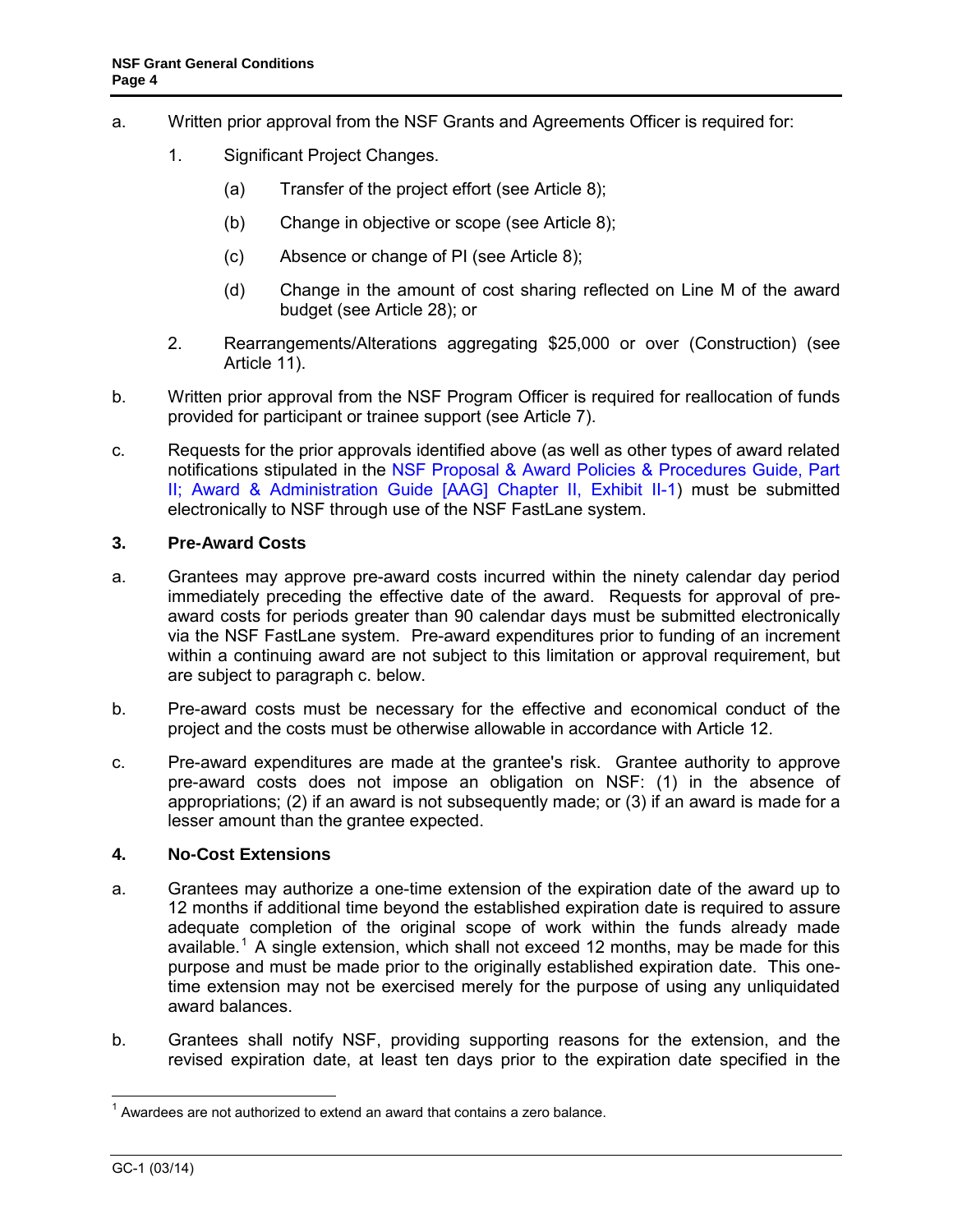award to ensure accuracy of NSF's award data. All grantee-authorized extensions must be submitted electronically via the FastLane system.

c. Requests for no-cost extensions beyond the above referenced authority must follow the procedures set forth in [AAG Chapter I.D.3.c.](http://www.nsf.gov/pubs/policydocs/pappguide/nsf14001/aag_1.jsp#ID3c)

### <span id="page-4-0"></span>**5. Consultant Services**

Costs of consultants, including those who are members of a particular profession or possess a special skill and who are not officers or employees of the performing organization, are allowable when reasonable in relation to the services rendered. While NSF appropriations no longer identify a limitation on payments to consultants under NSF awards, payments should be comparable to the normal or customary fees charged and received by the consultant for comparable services, especially on non-government contracts and grants.

### <span id="page-4-1"></span>**6. Equipment**

#### a. *Title to Equipment – Non-profit Organizations*

Unless otherwise specified in the grant, title to equipment purchased or fabricated with NSF grant funds shall vest in the grantee upon acquisition. Such equipment is considered exempt property and shall be acquired and used in accordance with [paragraph c](#page-4-2) below.

#### b. *Title to Equipment – Commercial Organizations*

Unless otherwise specified in the award, title to equipment purchased or fabricated with NSF award funds by a small business or other commercial firm shall vest in the Government. Such equipment shall be acquired and used in accordance with [paragraph](#page-4-2)  [c](#page-4-2) below.

- <span id="page-4-2"></span>c. *Conditions for Acquisition and Use of Equipment*
	- 1. Grantee Assurance. The grantee will assure that each purchase of equipment is:
		- (a) necessary for the research or activity supported by the grant;
		- (b) not otherwise reasonably available and accessible;
		- (c) of the type normally charged as a direct cost to sponsored agreements;

and

- (d) acquired in accordance with organizational practice.
- 2. General Purpose Equipment. Expenditures for general-purpose equipment (see [AAG Chapter V.B.2d\)](http://www.nsf.gov/pubs/policydocs/pappguide/nsf14001/aag_5.jsp#VB2d) are unallowable unless the equipment is primarily or exclusively used in the actual conduct of the research.
- 3. Equipment Usage. The equipment will remain in use for the specific project for which it was obtained in accordance with [2 CFR § 215.34\(c\),](http://a257.g.akamaitech.net/7/257/2422/15mar20071500/edocket.access.gpo.gov/cfr_2007/janqtr/pdf/2cfr215.34.pdf) unless the provision in [2 CFR § 215.34\(e\)](http://a257.g.akamaitech.net/7/257/2422/15mar20071500/edocket.access.gpo.gov/cfr_2007/janqtr/pdf/2cfr215.34.pdf) applies.
- 4. Equipment Sharing. The equipment must be shared on other projects or programs in accordance with [2 CFR § 215.34\(d\).](http://a257.g.akamaitech.net/7/257/2422/15mar20071500/edocket.access.gpo.gov/cfr_2007/janqtr/pdf/2cfr215.34.pdf)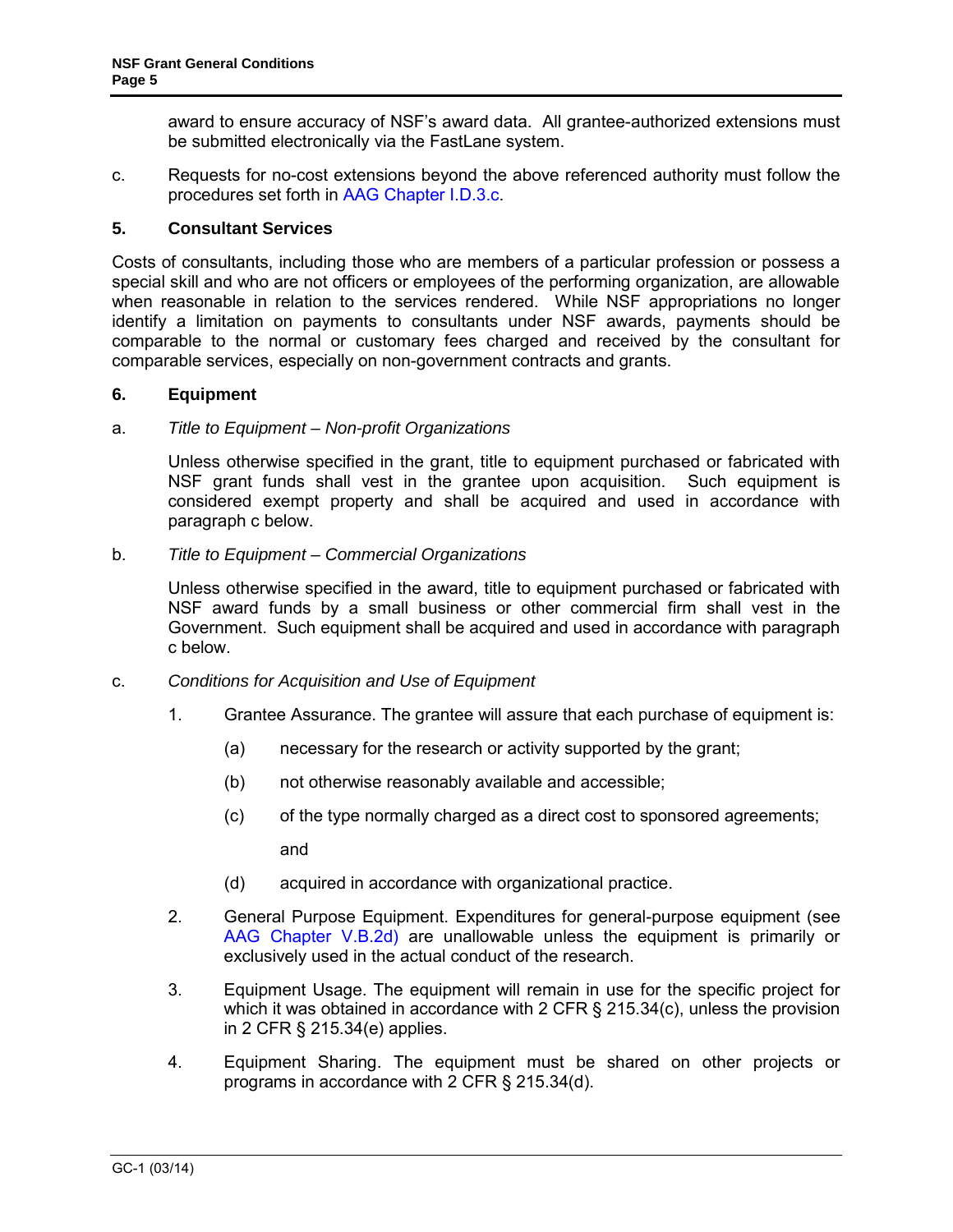- 5. Property Management Standards. The grantee shall maintain a property management system that, at a minimum, meets the requirements of [2 CFR §](http://a257.g.akamaitech.net/7/257/2422/15mar20071500/edocket.access.gpo.gov/cfr_2007/janqtr/pdf/2cfr215.34.pdf)  [215.34\(f\).](http://a257.g.akamaitech.net/7/257/2422/15mar20071500/edocket.access.gpo.gov/cfr_2007/janqtr/pdf/2cfr215.34.pdf) Because of increasing threats to information technology systems, the grantee is reminded that, under [2 CFR §§ 215.34.\(f\). \(4\) and \(5\)](http://a257.g.akamaitech.net/7/257/2422/15mar20071500/edocket.access.gpo.gov/cfr_2007/janqtr/pdf/2cfr215.34.pdf), "[a] control system shall be in effect to insure adequate safeguards to prevent loss, damage, or theft of the equipment" and "[a]dequate maintenance procedures shall be implemented to keep the equipment in good condition." This requirement imposes on the grantee a duty to adequately maintain and to insure adequate safeguards against the loss, damage, or theft of information technology equipment and systems purchased with NSF funds.
- 6. Inventory Requirements.
	- (a) In accordance with the requirements of 2 CFR  $\S$  215.33(a)(1), for all NSFowned equipment equal to or exceeding \$5,000, the grantee must submit an annual inventory listing to the NSF Property Administrator, Division of Administrative Services (DAS). The listing should include all NSF-owned equipment purchased or constructed, including land and buildings, under the award or acquired by screening excess through the General Services Administration (GSA); and include the type of equipment or property, serial number, acquisition price, acquisition date and condition of the equipment. In the event that the grantee is in possession of NSF-owned equipment under multiple awards, the reporting must be specific to each NSF award number.

The listing also should include a description of Construction-in-Progress (CIP) and Work-in-Progress (WIP) items and construction costs incurred to date. CIP is defined as real property that is in the process of being manufactured or fabricated but is not yet complete. WIP is defined as equipment that is in the process of being manufactured or fabricated but is not yet complete. CIP and WIP consist of the costs of direct materials, direct labor, direct purchased services, and indirect costs, including general and administrative and overhead costs. Costs coded as such should not be depreciated. The inventory should be submitted electronically to [fsrpts@nsf.gov](mailto:fsrpts@nsf.gov) and must be received by DAS no later than August 15 each year.

- (b) A physical inventory of NSF-owned equipment shall be conducted every two years pursuant to [2 CFR § 215.34\(f\).](http://a257.g.akamaitech.net/7/257/2422/15mar20071500/edocket.access.gpo.gov/cfr_2007/janqtr/pdf/2cfr215.34.pdf) Upon expiration of the award, the grantee shall report the property to the DAS Property Administrator for further agency utilization.
- 7. Competition. The grantee shall not use equipment acquired with Federal funds to provide services to non-Federal outside organizations for a fee that is less than private companies charge for equivalent services, unless specifically authorized by statute in accordance with [2 CFR § 215.34\(b\).](http://a257.g.akamaitech.net/7/257/2422/15mar20071500/edocket.access.gpo.gov/cfr_2007/janqtr/pdf/2cfr215.34.pdf)
- 8. Right to Transfer Title.
	- (a) NSF may identify items of equipment having an acquisition cost of \$5,000 or more where NSF reserves the right to transfer the title to the Federal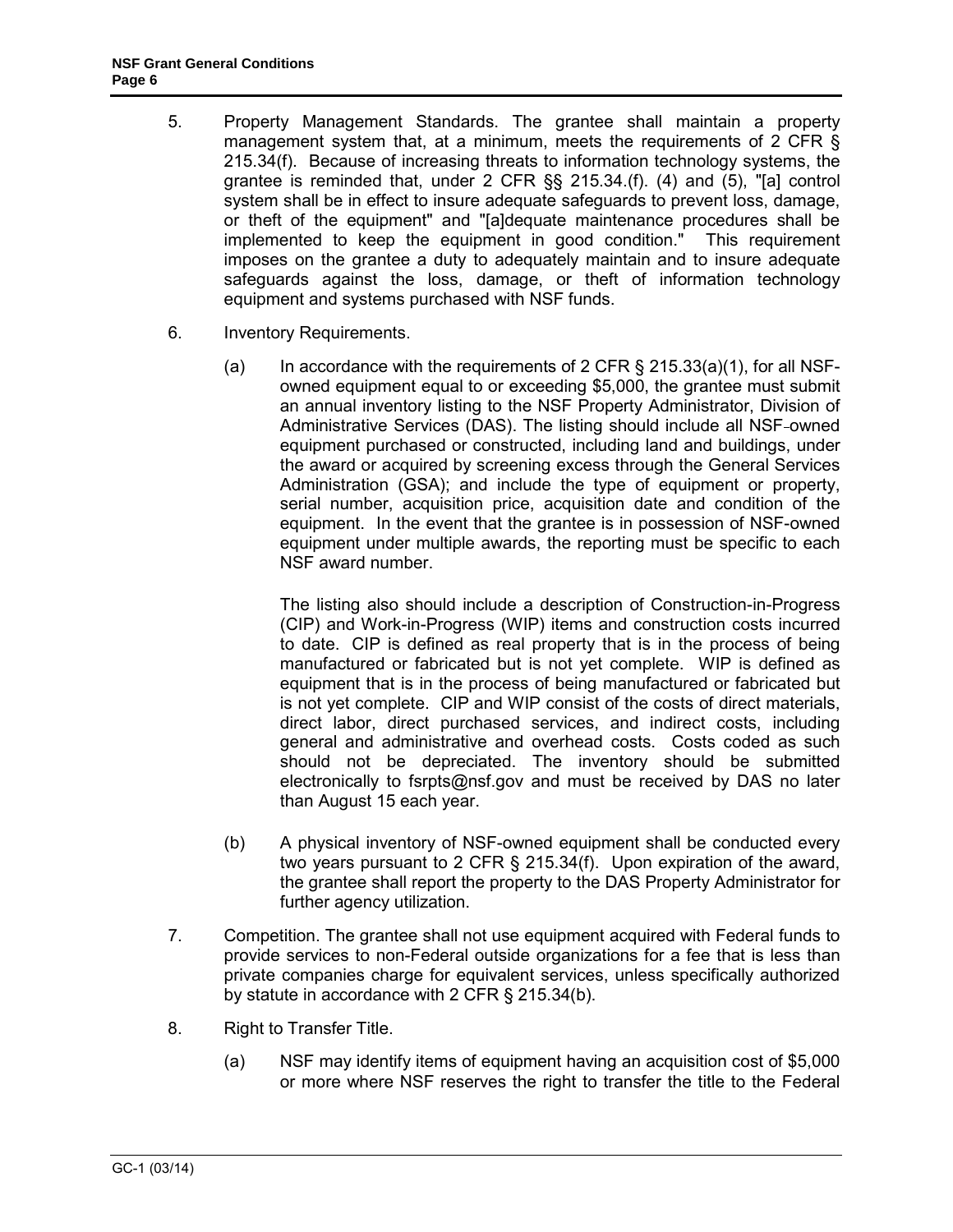Government or a third party named by the Federal Government at any time during the grant period.

(b) In cases where NSF elects to transfer the title, disposition instructions will be issued no later than 120 calendar days after the expiration date of the NSF-supported project for which it was acquired.

# <span id="page-6-0"></span>**7. Participant Support Costs**

- a. Participant support costs are direct costs for items such as stipends or subsistence allowances, travel allowances and registration fees paid to or on behalf of participants or trainees (but not employees) in connection with meetings, conferences, symposia or training projects. (See also [AAG Chapter V.C.5\)](http://www.nsf.gov/pubs/policydocs/pappguide/nsf14001/aag_5.jsp#VC5) Grantee organizations must account for participant support costs separately. Indirect costs (F&A) are not allowed on participant support costs (see [AAG Chapter V.B.](http://www.nsf.gov/pubs/policydocs/pappguide/nsf14001/aag_5.jsp#VD1b)8.)
- b. Funds provided for participant support may not be used by grantees for other categories of expense without the specific prior written approval of the cognizant NSF Program Officer. Such requests must be submitted electronically via the NSF FastLane system.

# <span id="page-6-1"></span>**8. Significant Project Changes**

The grantee is required to obtain prior written approval from the NSF Grants and Agreements Officer whenever there are significant changes in the project or its direction as stipulated below.

- <span id="page-6-2"></span>a. *Transfer of the Project Effort (Subawards)*
	- 1. NSF authorization to contract or otherwise transfer a significant part of the research or substantive effort to another organization that has been disclosed in the proposal is not needed unless approval has been specifically withheld in the award notice.
	- 2. If it becomes necessary to transfer, by contract or other means, a significant part of the research or substantive effort after an award has been made, notification of this intent should be submitted to NSF electronically via the NSF FastLane system and electronically signed by an Authorized Organizational Representative (AOR). At a minimum, the request shall include a clear description of the work to be performed and the basis for selection of the subrecipient (except for collaborative/joint arrangements); (see [AAG Chapter II.B.3](http://www.nsf.gov/pubs/policydocs/pappguide/nsf14001/aag_2.jsp#IIB3) for additional information). NSF approval of such changes will be by an amendment to the grant signed by the NSF Grants and Agreements Officer.
	- 3. The grantee remains responsible for maintaining the necessary documentation on all subawards and making it available to NSF upon request. The grantee shall include subaward activities in the annual and final project reports that are submitted to NSF.
	- 4. Grantees shall ensure that the following articles, if applicable, flow down to all subrecipients, or are appropriately addressed in the subaward instrument: Articles 5, 7, 9, 10, 11, 12, 17, 18, 19, 20, 24, 25, 26, 27, 28, 29, 30, 33, 34, 35, 36, 37, 38, 40, 41, 42, 44, 45, 46, 47 and 48. If the grantee issues subawards exceeding \$2,000 for construction, alteration or repair that are within the scope of the Acts found in 2 [CFR Part 215, Appendix A, "](http://www.access.gpo.gov/nara/cfr/waisidx_07/2cfr215_07.html)*Contract Provisions*," the appropriate clauses applicable to construction activities also will be included in applicable subawards.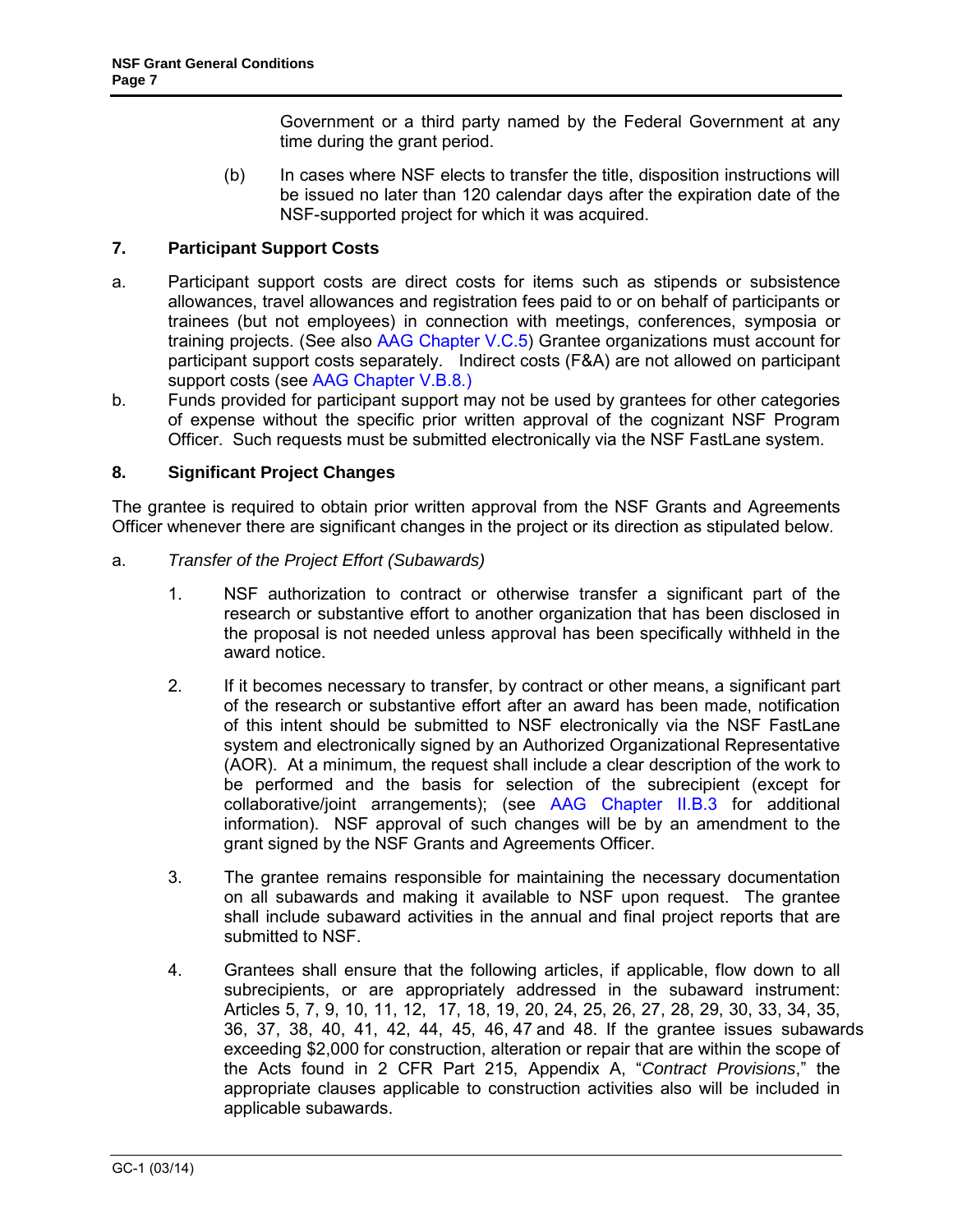### <span id="page-7-0"></span>b. *Change in Objectives or Scope*

A proposed change in the phenomenon or phenomena under study or the objectives of the project stated in the proposal or agreed modifications thereto should be communicated to NSF via use of the FastLane notification and request module at [https://www.fastlane.nsf.gov/fastlane.jsp.](https://www.fastlane.nsf.gov/fastlane.jsp) NSF approval of such changes will be by an amendment to the award signed by the NSF Grants and Agreements Officer.

### <span id="page-7-1"></span>c. *Absence or Change of Principal Investigator*

If a named Principal Investigator or Project Director plans to or becomes aware that he or she will: (1) devote substantially less effort to the work than anticipated in the approved proposal (defined as a reduction of 25% or more in time); (2) sever his or her connection with the grantee organization; or (3) be absent for a continuous period of three months or more, or otherwise relinquish active direction of the project, he or she shall advise both the NSF Program Officer and the grantee's Authorized Organizational Representative via use of the NSF FastLane Notification and Request module. Action appropriate to the situation will be initiated in accordance with the guidelines described in [AAG Chapter II.B.2.](http://www.nsf.gov/pubs/policydocs/pappguide/nsf14001/aag_2.jsp#IIB2)

#### <span id="page-7-2"></span>**9. Procurement Standards**

Whether or not approval of a procurement is required under [Article 8.a.](#page-6-2), where appropriate, the grantee (including commercial organizations) is responsible for compliance with the procurement standards identified in [2 CFR §§ 215.40 - .48.](http://www.access.gpo.gov/nara/cfr/waisidx_07/2cfr215_07.html) The grantee also is responsible for ensuring that the appropriate NSF conditions from this award (including [Article 29](#page-28-0), Audit and Records) are made a part of any contract or other arrangement whose award amount exceeds the simplified acquisition threshold (currently \$150,000).

#### <span id="page-7-3"></span>**10. Travel**

# <span id="page-7-4"></span>a. *Allowability of Travel Expenses*

 1. Expenses for transportation, lodging, subsistence and related items incurred by project personnel and by outside consultants employed on the project (see [AAG Chapter V.B.4\)](http://www.nsf.gov/pubs/policydocs/pappguide/nsf14001/aag_5.jsp#VB4) who are in travel status on business related to an NSF-supported project are allowable as prescribed in the governing Office of Management and Budget (OMB) cost principles. The requirements for prior approval detailed in the governing OMB cost principles are waived.

 2. Except as provided in the governing OMB cost principles, the difference between economy airfare and a higher-class airfare is unallowable. A train, bus or other surface carrier may be used in lieu of, or as a supplement to, air travel at the lowest first-class rate by the transportation facility used. If such travel, however, could have been performed by air, the allowance will not normally exceed that for jet economy airfare.

# <span id="page-7-5"></span>b. *Travel Support for Dependents of Key Project Personnel*

Travel support for dependents of key project personnel is allowable only under the following conditions:

1. the individual is a key person who is essential to the project on a full-time basis;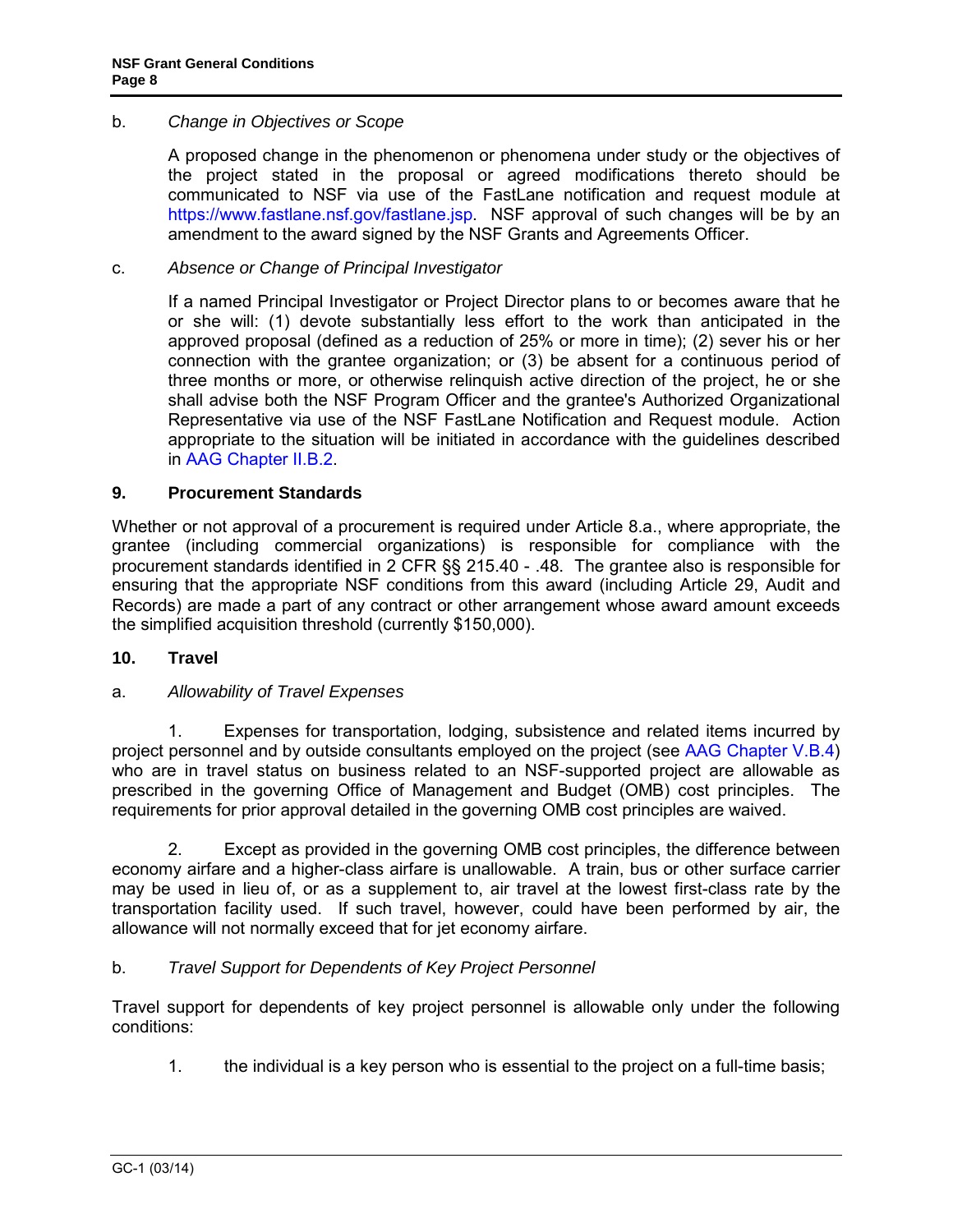2. the individual's residence away from home and in a foreign country is for a continuous period of six months or more and is essential to the effective performance of the project; and

 3. the dependents' travel allowance is consistent with the policies of the organization administering the award.

<span id="page-8-0"></span>c. *Use of U.S.-Flag Air Carriers*

1. In accordance with the Fly America Act (49 USC 40118), any air transportation to, from, between, or within a country other than the U.S. of persons or property, the expense of which will be assisted by NSF funding, must be performed by or under a code-sharing arrangement with a U.S.-flag air carrier if service provided by such a carrier is available (see Comptroller General Decision B-240956, dated September 25, 1991). Tickets (or documentation for electronic tickets) must identify the U.S. flag air carrier's designator code and flight number.

2. For the purposes of this requirement, U.S.-flag air carrier service is considered available even though:

(a) comparable or a different kind of service can be provided at less cost by a foreign-flag air carrier;

(b) foreign-flag air carrier service is preferred by, or is more convenient for, NSF or traveler; or

(c) service by a foreign-flag air carrier can be paid for in excess foreign currency.

3. The following rules apply unless their application would result in the first or last leg of travel from or to the U.S. being performed by a foreign-flag air carrier:

(a) a U.S.-flag air carrier shall be used to destination or, in the absence of direct or through service, to the farthest interchange point on a usually traveled route.

(b) if a U.S.-flag air carrier does not serve an origin or interchange point, a foreign-flag air carrier shall be used only to the nearest interchange point on a usually traveled route to connect with a U.S. flag air carrier.

d. *Use of Foreign-Flag Air Carriers*

There are certain circumstances under which use of a foreign-flag air carrier is permissible. These circumstances are outlined below:

# 1. *Airline "Open Skies" Agreements*:

A foreign flag air carrier may be used if the transportation is provided under an air transportation agreement between the United States and a foreign government, which the Department of Transportation has determined meets the requirements of the Fly America Act. For information on "open skies" agreements in which the United States has entered, please refer to the General Services Administration's (GSA) website at [http://www.gsa.gov/portal/content/103191.](http://www.gsa.gov/portal/content/103191)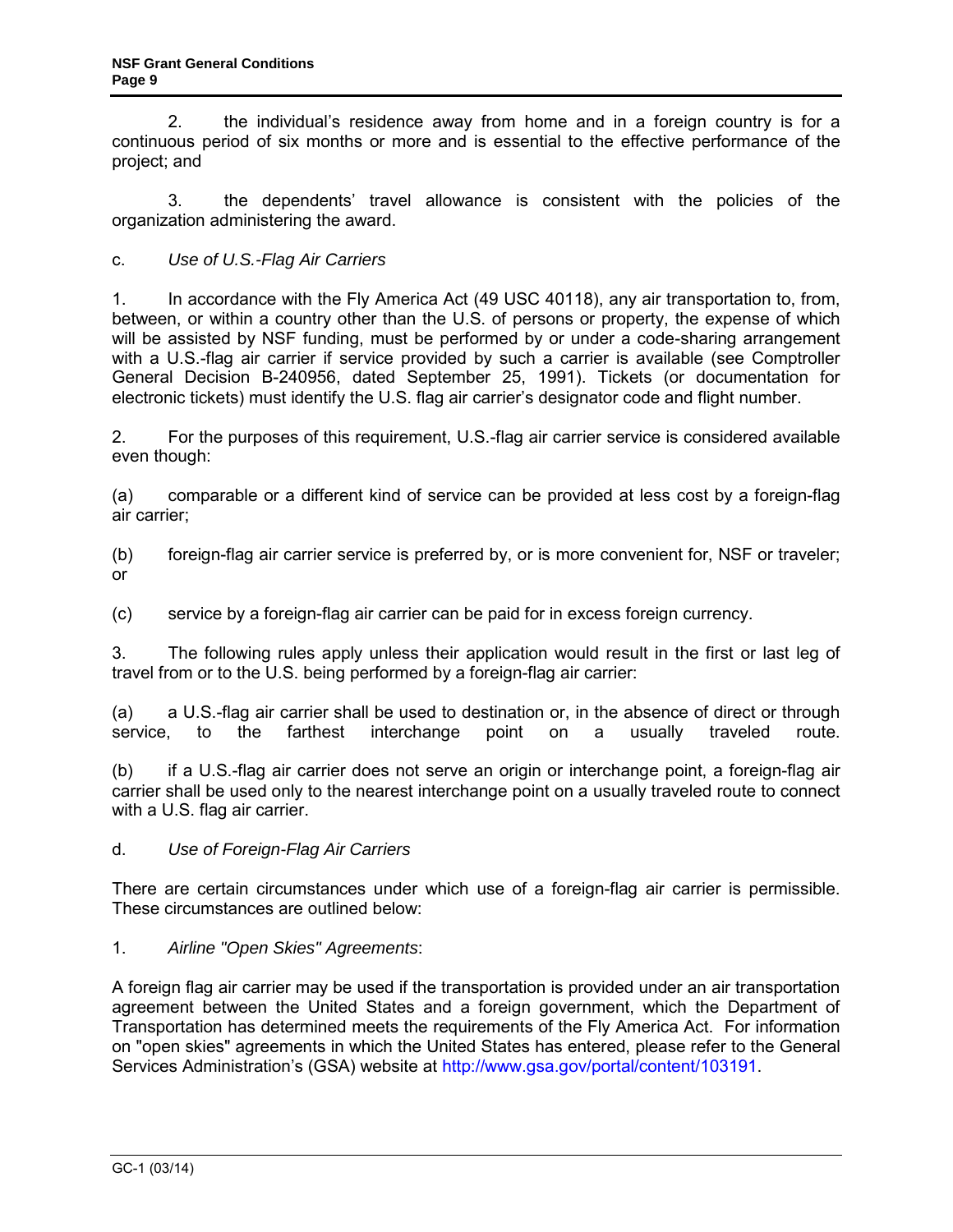Note on U.S./European Union Open Skies Agreement

In 2007, the U.S. entered into an "Open Skies" Agreement with the European Union ("EU"). This agreement was modified in June 2010. The current Agreement gives European Community airlines (airlines of Member States) the right to transport passengers and cargo on flights funded by the U.S. government, when the transportation is between: (1) any two points outside the United States; or (2) a point in the United States and any point outside the United States that the EU airline is authorized to serve under the "Open Skies" Agreement.

As of 2011, two significant changes have been made to the U.S./EU Open Skies Agreement. First, EU airlines are now granted the right to transport civilian agency-funded passengers who are NOT eligible to travel on GSA Airline City Pair Contract fares (e.g., grantees) between a point in the United States and a point outside the United States even if there is a GSA Airline City Pair Contract fare in effect between the origin and destination points. An individual, however, who is traveling on a route for which there is a City Pair Contract fare in effect, *and who is eligible for such a fare* (e.g., Federal employee), will be required to fly on a U.S. carrier, absent another applicable exception.

Second, under the amended Agreement, EU airlines are now authorized to transport passengers between points in the United States and points outside the EU if the EU airline is authorized to serve the route under the Agreement. This includes flights that originate, arrive, or stop in the EU. Prior to this change, EU airlines were limited to flying passengers between points in the U.S. and points in the EU.

2. *Involuntary Rerouting:* Travel on a foreign-flag carrier is permitted if a U.S.-flag air carrier involuntarily reroutes the traveler via a foreign-flag air carrier, notwithstanding the availability of alternative U.S.-flag air carrier service.

# 3. *Travel To and From the U.S. on non-European Community Airlines*

Use of a non-European Community foreign-flag air carrier is permissible if the airport abroad is:

(a) the traveler's origin or destination airport, and use of U.S.-flag air carrier service would extend the time in a travel status by at least 24 hours more than travel by a foreign-flag air carrier; or

(b) an interchange point, and use of U.S.-flag air carrier service would increase the number of aircraft changes the traveler must make outside of the U.S. by two or more, would require the traveler to wait four hours or more to make connections at that point, or would extend the time in a travel status by at least six hours more than travel by a foreign-flag air carrier.

# 4. *Travel Between Points Outside the U.S. on non-European Community Airlines*

Use of a non-European Community foreign-flag air carrier is permissible if:

(a) travel by a foreign-flag air carrier would eliminate two or more aircraft changes en route;

(b) travel by a U.S.-flag air carrier would require a connecting time of four hours or more at an overseas interchange point; or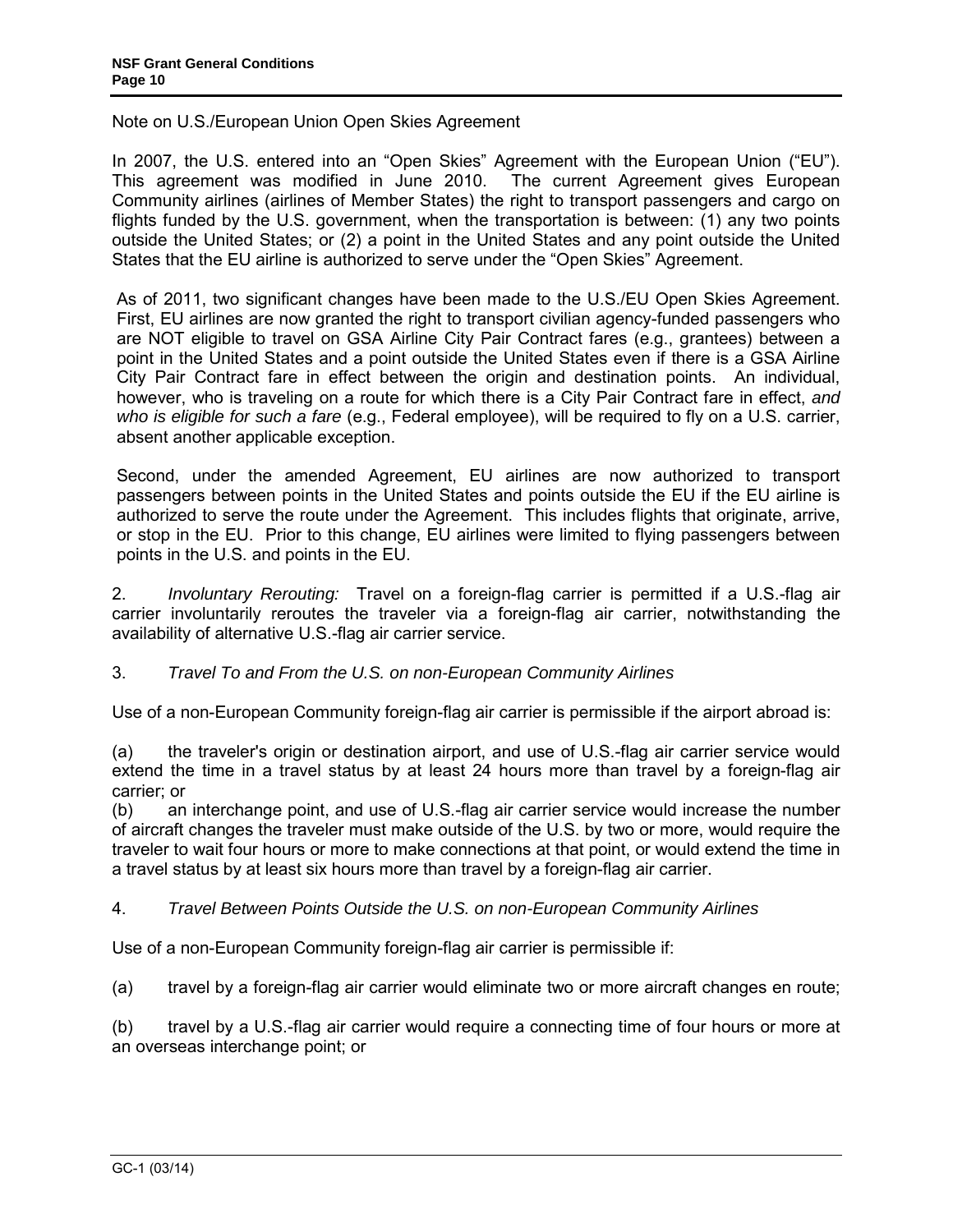(c) the travel is not part of the trip to or from the U.S., and use of a U.S.-flag air carrier would extend the time in a travel status by at least six hours more than travel by a foreign-flag air carrier.

5. *Short Distance Travel.* For all short distance travel, regardless of origin and destination, use of a foreign-flag air carrier is permissible if the elapsed travel time on a scheduled flight from origin to destination airport by a foreign-flag air carrier is three hours or less and service by a U.S.-flag air carrier would double the travel time.

### <span id="page-10-0"></span>**11. Rearrangements and Alterations**

- a. Rearrangement and alteration costs that do not constitute construction (i.e., rearrangements and alterations aggregating less than \$25,000) to adapt space or utilities within a completed structure to accomplish the objectives of the award, are allowable and approved, provided:
	- 1. the building has a usable life consistent with project purposes and is architecturally suitable for conversion;
	- 2. the rearrangements and alterations are essential to the project; and
	- 3. the space involved will be occupied by the project.
- b. Rearrangements and alterations (construction) aggregating \$25,000 or over require the prior written approval of the NSF Grants and Agreements Officer.

### <span id="page-10-1"></span>**12. Allowable Costs**

- a. The allowability of costs and cost allocation methods for work performed under this award, up to the amount specified in the award, shall be determined in accordance with the applicable Federal cost principles in effect on the effective date of the award and the terms and conditions of the award.
- <span id="page-10-2"></span>b. The Federal cost principles applicable to specific types of grantees are contained in:
	- 1. [2 CFR Part 220,](http://www.access.gpo.gov/nara/cfr/waisidx_07/2cfr220_07.html) Cost Principles for Educational Institutions [\(OMB Circular A-21\)](http://www.whitehouse.gov/omb/circulars/a021/a021.html);
	- 2. [2 CFR Part 225,](http://www.access.gpo.gov/nara/cfr/waisidx_07/2cfr225_07.html) Cost Principles for State, Local, and Indian Tribal Governments (OMB Circular A-87);
	- 3. [2 CFR Part 230,](http://www.access.gpo.gov/nara/cfr/waisidx_07/2cfr230_07.html) Cost Principles for Nonprofit Organizations (OMB Circular A-122)
	- 4. [Federal Acquisition Regulation 31.2 \(48 CFR § 31.2\)](http://www.access.gpo.gov/nara/cfr/waisidx_06/48cfr31_06.html) for commercial firms and those non-profit organizations specifically exempted from the provisions of [2 CFR](http://www.whitehouse.gov/omb/fedreg/2005/083105_a122.pdf)  [Part 230](http://www.whitehouse.gov/omb/fedreg/2005/083105_a122.pdf) (OMB Circular A-122); and
	- 5. [45 CFR Part 74, Appendix E,](http://a257.g.akamaitech.net/7/257/2422/13nov20061500/edocket.access.gpo.gov/cfr_2006/octqtr/pdf/45cfr74.91.pdf) "Principles for Determining Costs Applicable to Research and Development Under Grants and Contracts with Hospitals," for hospitals.
- c. Certain prior approval requirements contained in these Federal cost principles have been modified by [Article 2.](#page-2-0)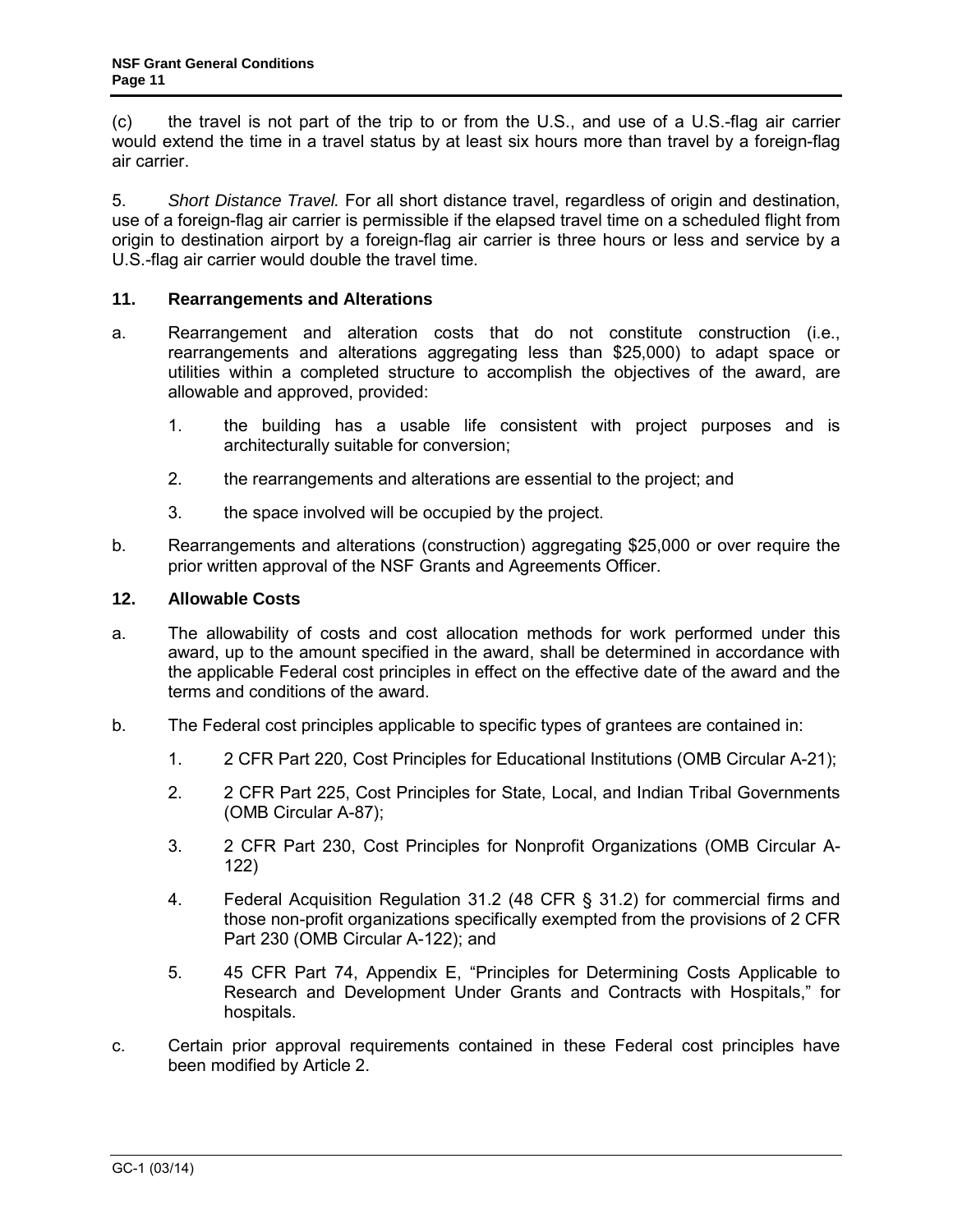### <span id="page-11-0"></span>**13. Payments**

a.

Except as noted in AAG Chapter III.C, NSF awardees are required to request payments electronically through the Award Cash Management Service (ACM\$). Under ACM\$, awardees must provide award level detail at the time of the payment request. Awardees should request payments in amounts necessary to meet their current needs, pursuant to the guidelines contained in [31 CFR Part 205.](http://www.access.gpo.gov/nara/cfr/waisidx_06/31cfr205_06.html) Unless otherwise specified in the award, the grantee agrees to comply with all applicable Treasury regulations and National Science Foundation implementing and reporting procedures, which are outlined in [AAG Chapter III.](http://www.nsf.gov/pubs/policydocs/pappguide/nsf14001/aag_3.jsp)

b. In accordance with [2 CFR § 215.22,](http://www.access.gpo.gov/nara/cfr/waisidx_06/31cfr205_06.html) where appropriate, grantees are required to maintain advances of Federal funds in interest-bearing accounts. For grantees not subject to the Cash Management Improvement Act (CMIA), such as State agencies or instrumentalities, interest earned on Federal advances deposited in interest bearing accounts shall be remitted annually to:

Department of Health and Human Services (DHHS) Payment Management System P.O. Box 6021 Rockville, MD 20852

c. Interest amounts up to \$250 per year may be retained by the grantee for administrative expenses. The requirement to remit interest annually to DHHS does not apply to grantees subject to the Cash Management Improvement Act (CMIA), Subpart A - Rules Applicable to Federal Assistance Programs Included in a Treasury-State Agreement.

# **14. Continuing Grant Increments**

Unless otherwise specified, each successive increment of a continuing grant will be funded at the level specified in the original award notice without a formal request from the grantee provided an annual project report has been received from the Principal Investigator(s) and accepted by the NSF Program Officer.

Continuing funding is contingent on (1) availability of funds; (2) satisfactory scientific/technical progress; and (3) any special conditions of the grant.

# <span id="page-11-1"></span>**15. Project Reporting Requirements**

- <span id="page-11-2"></span>a. *Annual Project Reports*
	- 1. Submission Requirement. Annual project reports are required for both standard and continuing awards. $2^2$  $2^2$
	- 2. Content of Annual Project Reports. Annual Project Reports should address progress in all activities of the project, including any activities intended to address the Broader Impacts criterion that are not intrinsic to the research. The grantee

<span id="page-11-3"></span> $\overline{a}$  $2$  Submission of an "interim" report via [Research.gov](http://www.research.gov/) does not constitute compliance with the annual reporting requirement.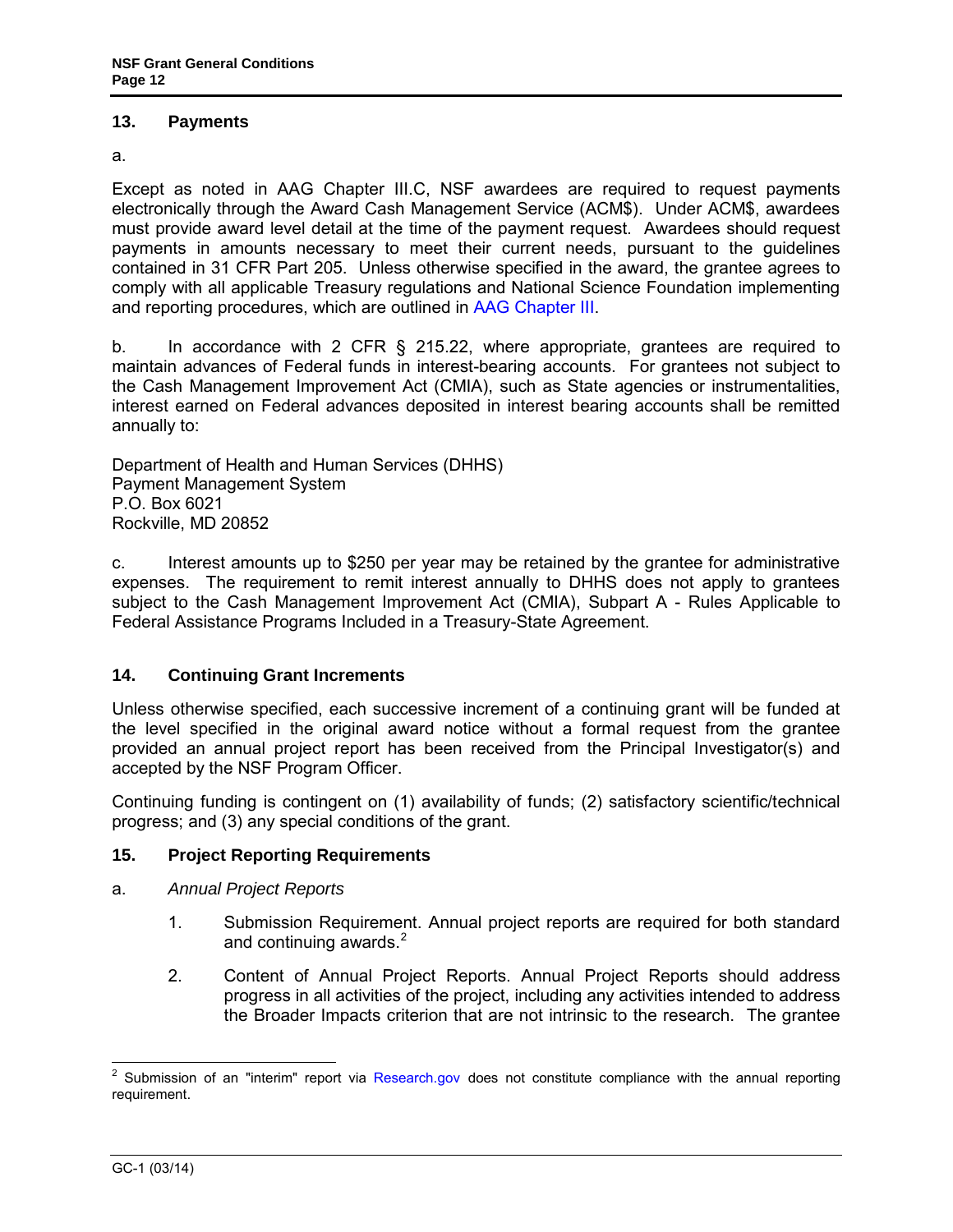shall include subaward activities in annual project reports that are submitted to NSF.

3. Timing of Annual Project Reports.

Unless otherwise specified in the award, annual project reports should be submitted electronically, via Research.gov, at least 90 days prior to the end of the current budget period to allow adequate time for the Program Officer to review and approve the report. As reflected in the Project Report System, the report is considered due during the 90 day period. The report becomes overdue the day after the 90 day period ends. It should be noted that the final annual report serves as the project's final report and must be submitted in accordance with paragraph b below.

Failure to submit timely reports will delay NSF review and processing of pending proposals and processing of additional funding and administrative actions, including, but not limited to, no cost extensions for all identified PIs and co-PIs on a given award. In the case of continuing grants, failure to submit timely reports may delay processing of funding increments.

- <span id="page-12-0"></span>b. *Final Project Report*
	- 1. Submission Requirement. Unless otherwise specified in the award, the final project report should be submitted electronically, via [Research.gov,](http://www.research.gov/) within 90 days following expiration of the grant. As reflected in the Project Report System, the report is considered due during the 90 day period. The report becomes overdue the day after the 90 day period ends.
	- 2. Content of Final Project Report. The Final Project Report should address progress in all activities of the project, including any activities intended to address the Broader Impacts criterion that are not intrinsic to the research. The grantee shall include subaward activities in final project reports that are submitted to NSF.
- 3. Additional Requirements. The grantee also shall provide to the cognizant NSF Program Officer, within 90 days following the expiration of the grant, any unique reports or other end items specified in the award (e.g., special cost sharing reports), including any reporting requirements set forth in any NSF brochure, guide, solicitation, etc. referenced in the award as being directly related to either the award or the administration of the award.

# c. *Project Outcomes Report for the General Public*

<span id="page-12-2"></span><span id="page-12-1"></span>Within 90 days following expiration of the grant, a project outcomes report for the general public must be submitted electronically via Research.gov. This report serves as a brief summary, prepared specifically for the public, of the nature and outcomes of the project. For information about the content of the report, see the [AAG Chapter II.E.3.](http://www.nsf.gov/pubs/policydocs/pappguide/nsf14001/aag_2.jsp#IIE)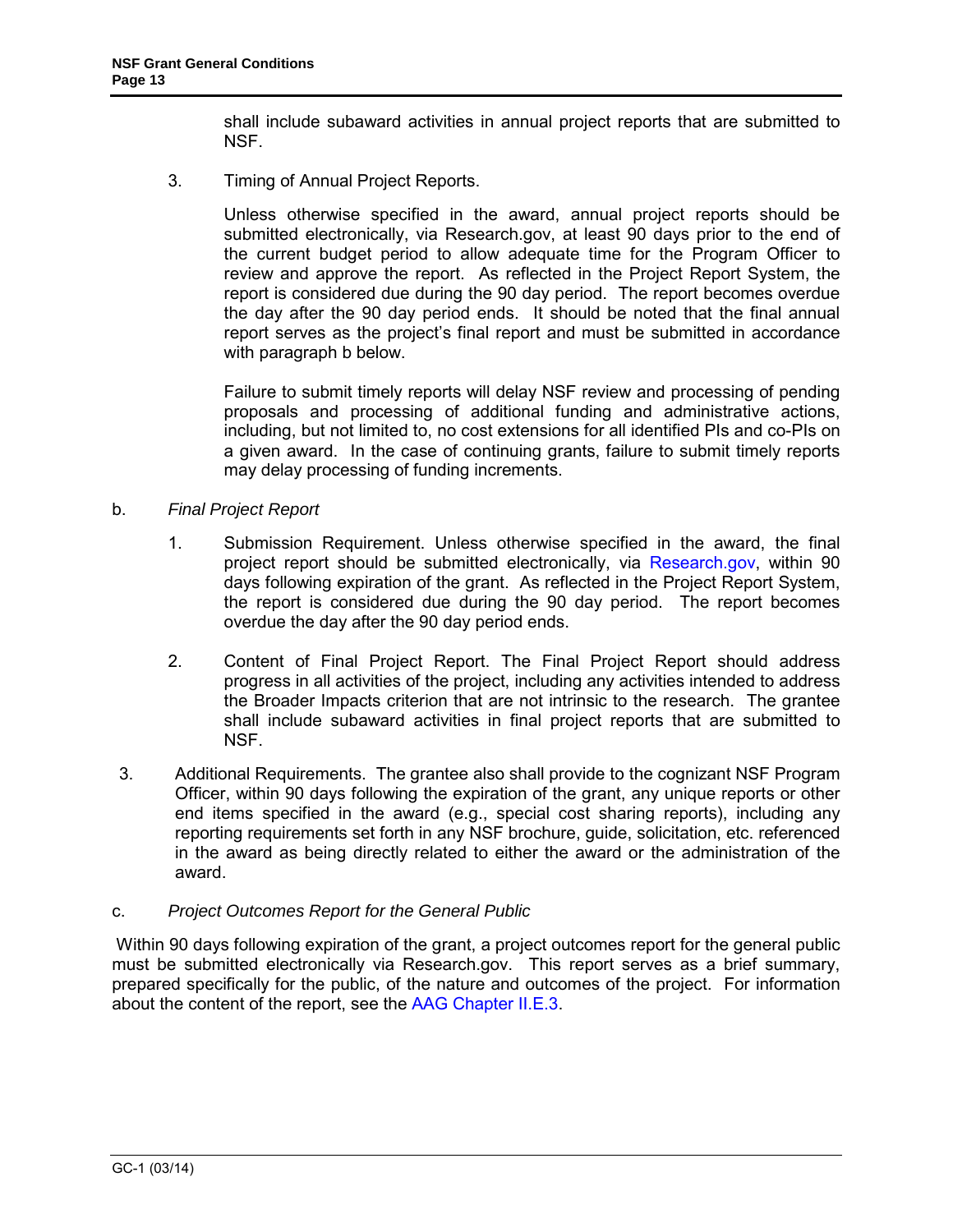### **16. Expenditure Reports**

NSF does not require awardees to submit Federal Financial Reports (FFR's) for each award for purposes of final award accountability. NSF procedures have been designed to extract the final financial data from the entries in the Award Cash Management Service (ACM\$). For instructions regarding final disbursement reporting, see the [AAG Chapter III.E.](http://www.nsf.gov/pubs/policydocs/pappguide/nsf14001/aag_3.jsp#IIIE)

### <span id="page-13-0"></span>**17. Information Collection**

Information collection activities performed under this award are the responsibility of the grantee, and NSF support of the project does not constitute NSF approval of the survey design, questionnaire content or information collection procedures. The grantee shall not represent to respondents that such information is being collected for or in association with the National Science Foundation or any other Government agency without the specific written approval of such information collection plan or device by the Foundation. This requirement, however, is not intended to preclude mention of NSF support of the project in response to an inquiry or acknowledgment of such support in any publication of this information.

### **18. Responsible Conduct of Research**

### **Article 18 applies to new proposals submitted or due on or after January 4, 2010.**

In accordance with Section 7009 of the America Creating Opportunities to Meaningfully Promote Excellence in Technology, Education, and Science (COMPETES) Act (42 U.S.C. 1862o–1) NSF requires that grantees must have a plan in place to provide appropriate training and oversight in the responsible and ethical conduct of research (RCR) to undergraduates, graduate students, and postdoctoral researchers who will be supported by NSF to conduct research. Training plans are subject to review, upon request.

Grantees must designate one or more persons to oversee compliance with the RCR training requirement. Grantees are responsible for verifying that undergraduate students, graduate students, and postdoctoral researchers supported by NSF to conduct research have received training in the responsible and ethical conduct of research, in accordance with the plan the grantee has put in place for their organization.

Grantees shall ensure that these RCR requirements flow down to all subrecipients, or are otherwise appropriately addressed in the subaward instrument.

### **19. Reporting Subawards and Executive Compensation**

**Article 19 applies to new grants of \$25,000 or more awarded on or after October 1, 2010. As of July, 2012, the URL referenced in b.2.(a) below has changed to: [https://www.sam.gov](https://www.sam.gov/)**.

In accordance with the Office of Management and Budget guidance published in the Federal Register (FR) September 14, 2010 on *Requirements for Federal Funding Accountability and Transparency Act Implementation*, grantees must comply with the following award term, contained in 75 FR 22705: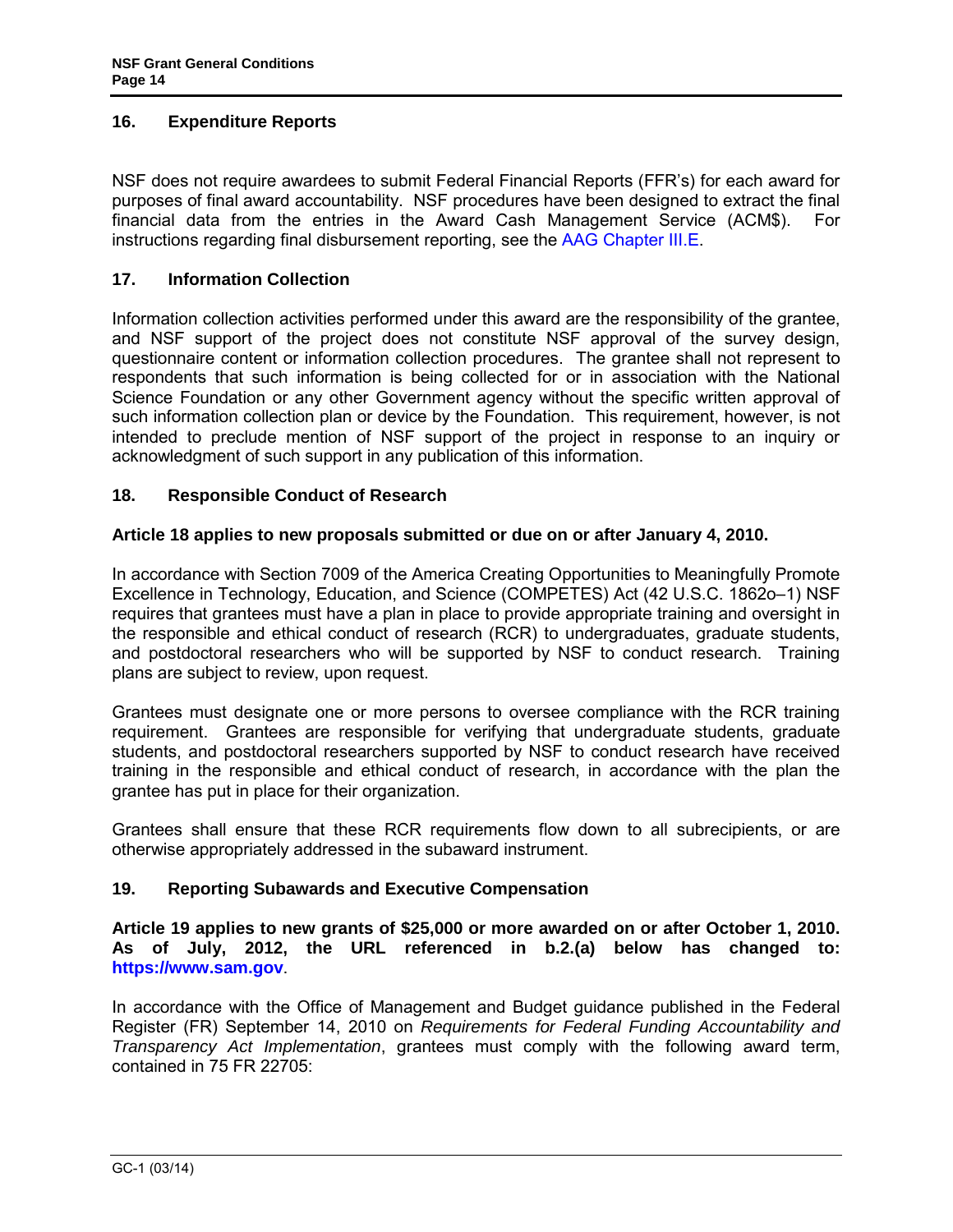# a. *Reporting of first-tier subawards*

1. *Applicability*. Unless you are exempt as provided in paragraph d. of this award term, you must report each action that obligates \$25,000 or more in Federal funds that does not include Recovery funds (as defined in section 1512(a)(2) of the American Recovery and Reinvestment Act of 2009, Pub. L. 111-5) for a subaward to an entity (see definitions in paragraph e of this award term).

# 2. *Where and when to report*

(a) You must report each obligating action described in paragraph a.1.of this award term to [www.fsrs.gov.](http://www.fsrs.gov/)

(b) For subaward information, report no later than the end of the month following the month in which the obligation was made. (For example, if the obligation was made on November 7, 2010, the obligation must be reported by no later than December 31, 2010.)

*3. What to report*. You must report the information about each obligating action that the submission instructions posted at [www.fsrs.gov](http://www.fsrs.gov/) specify.

# b. *Reporting Total Compensation of Recipient Executives*

1. *Applicability and what to report*. You must report total compensation for each of your five most highly compensated executives for the preceding completed fiscal year, if:

(a) the total Federal funding authorized to date under this award is \$25,000 or more;

(b) in the preceding fiscal year, you received—

(i) 80 percent or more of your annual gross revenues from Federal procurement contracts (and subcontracts) and Federal financial assistance subject to the Transparency Act, as defined at 2 CFR 170.320 (and subawards); and

(ii) \$25,000,000 or more in annual gross revenues from Federal procurement contracts (and subcontracts) and Federal financial assistance subject to the Transparency Act, as defined at 2 CFR 170.320 (and subawards); and

(c) The public does not have access to information about the compensation of the executives through periodic reports filed under section 13(a) or 15(d) of the Securities Exchange Act of 1934 (15 U.S.C. 78m(a), 78o(d)) or section 6104 of the Internal Revenue Code of 1986. (To determine if the public has access to the compensation information, see the U.S. Security and Exchange Commission total compensation filings at http://www.sec.gov/answers/execomp.htm.)

2. *Where and when to report*. You must report executive total compensation described in paragraph b.1.of this award term:

(a) As part of your registration profile at [www.ccr.gov.](http://www.ccr.gov/)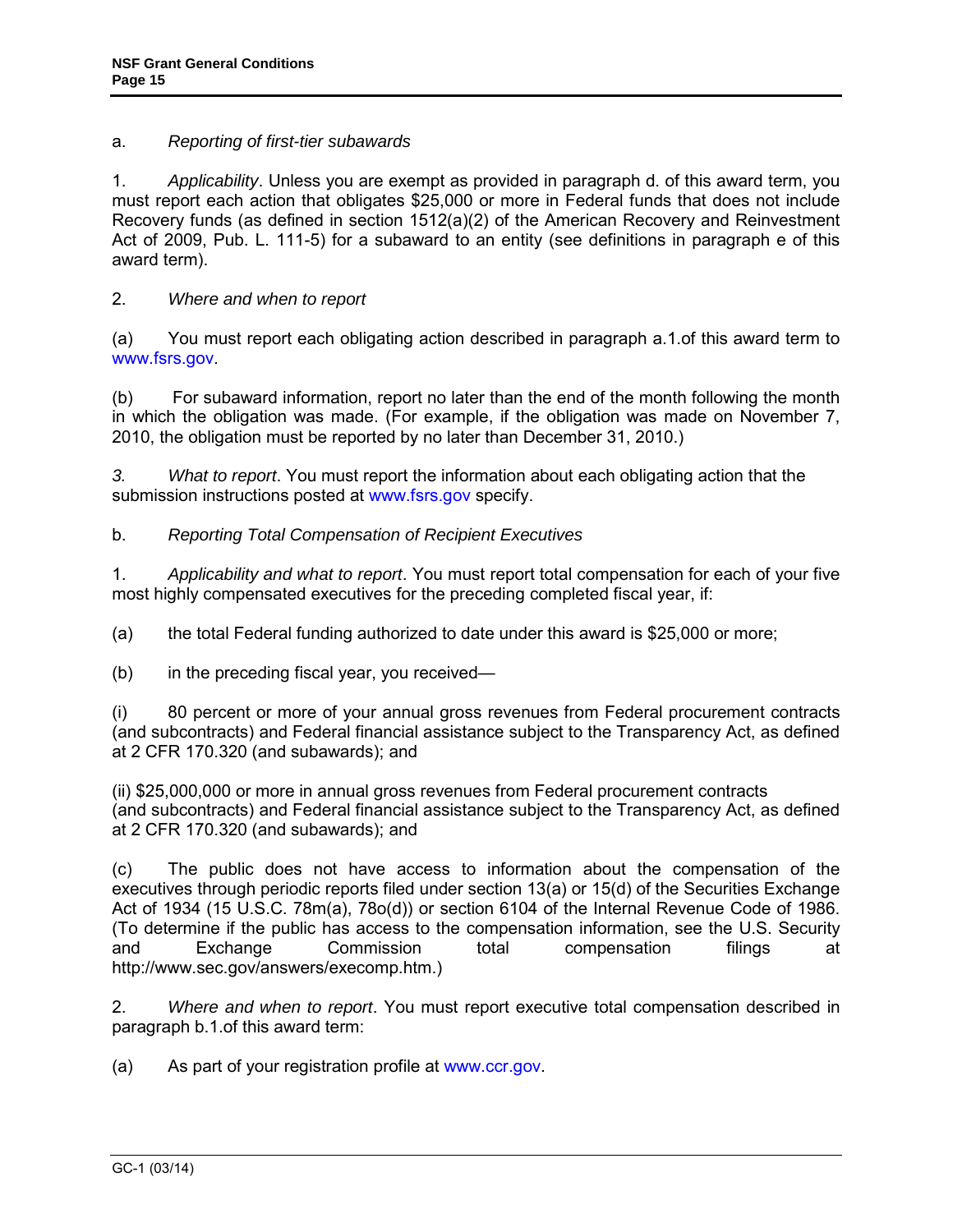(b) By the end of the month following the month in which this award is made, and annually thereafter.

# c. *Reporting of Total Compensation of Subrecipient Executives*

1. *Applicability and what to report*. Unless you are exempt as provided in paragraph d. of this award term, for each first-tier subrecipient under this award, you shall report the names and total compensation of each of the subrecipient's five most highly compensated executives for the subrecipient's preceding completed fiscal year, if:

(a) in the subrecipient's preceding fiscal year, the subrecipient received—

(i) 80 percent or more of its annual gross revenues from Federal procurement contracts (and subcontracts) and Federal financial assistance subject to the Transparency Act, as defined at 2 CFR 170.320 (and subawards); and

(ii) \$25,000,000 or more in annual gross revenues from Federal procurement contracts (and subcontracts), and Federal financial assistance subject to the Transparency Act (and subawards); and

(b) The public does not have access to information about the compensation of the executives through periodic reports filed under section 13(a) or 15(d) of the Securities Exchange Act of 1934 (15 U.S.C. 78m(a), 78o(d)) or section 6104 of the Internal Revenue Code of 1986. (To determine if the public has access to the compensation information, see the U.S. Security and Exchange Commission total compensation filings at http://www.sec.gov/answers/execomp.htm.)

2. *Where and when to report*. You must report subrecipient executive total compensation described in paragraph c.1.of this award term:

(a) To the recipient.

(b) By the end of the month following the month during which you make the subaward. For example, if a subaward is obligated on any date during the month of October of a given year (i.e., between October 1 and 31), you must report any required compensation information of the subrecipient by November 30 of that year.

d. *Exemptions*

If, in the previous tax year, you had gross income, from all sources, under \$300,000, you are exempt from the requirements to report:

1. subawards, and

2. the total compensation of the five most highly compensated executives of any subrecipient.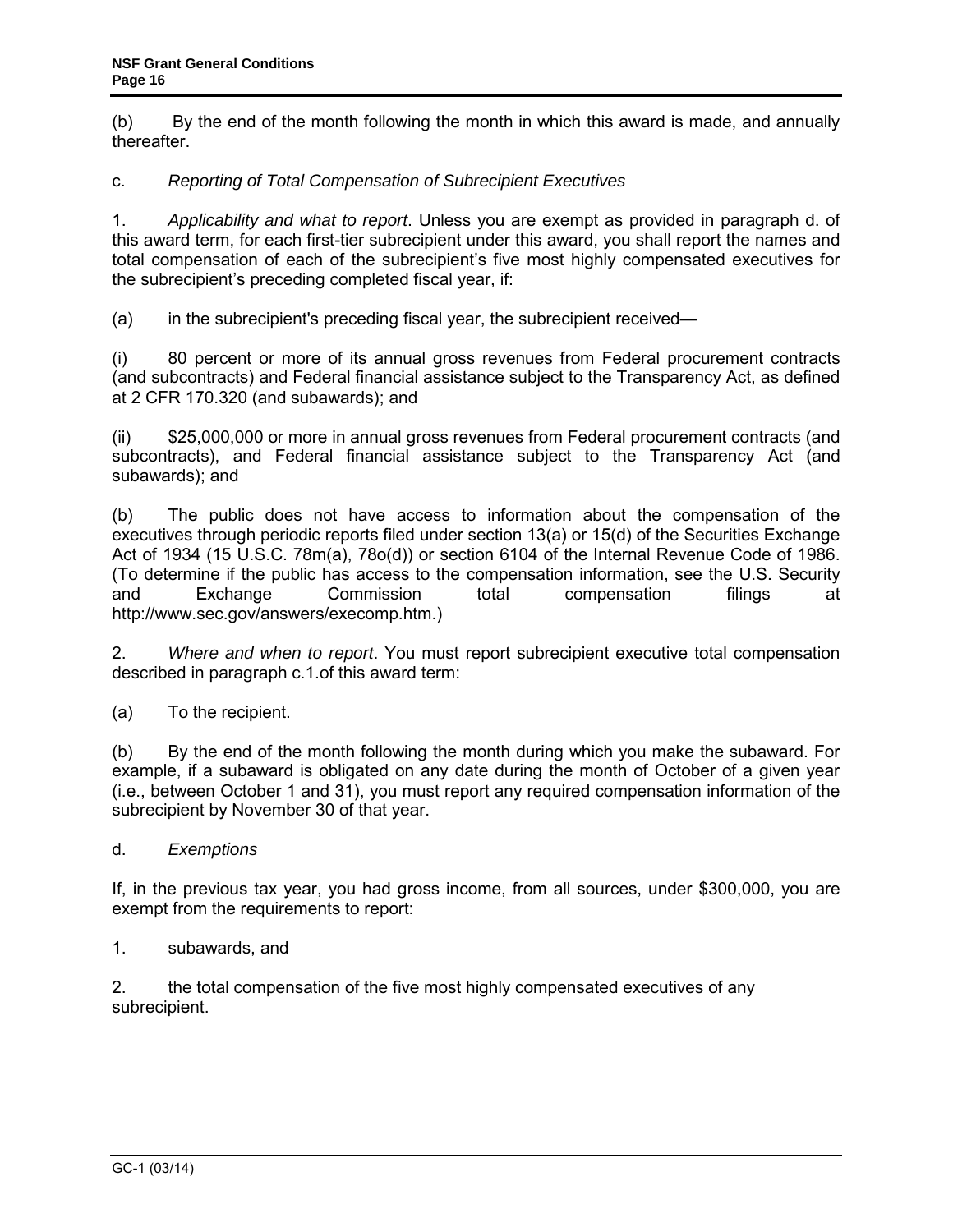### e. *Definitions*

For purposes of this award term:

- 1. Entity means all of the following, as defined in 2 CFR part 25:
- (a) A Governmental organization, which is a State, local government, or Indian tribe;
- (b) A foreign public entity;
- (c) A domestic or foreign nonprofit organization;
- (d) A domestic or foreign for-profit organization;

(e) A Federal agency, but only as a subrecipient under an award or subaward to a non-Federal entity.

2. Executive means officers, managing partners, or any other employees in management positions.

### 3. Subaward:

(a) This term means a legal instrument to provide support for the performance of any portion of the substantive project or program for which you received this award and that you as the recipient award to an eligible subrecipient.

(b) The term does not include your procurement of property and services needed to carry out the project or program (for further explanation, see Sec. --.210 of the attachment to OMB Circular A- 133, "Audits of States, Local Governments, and Non-Profit Organizations").

(c) A subaward may be provided through any legal agreement, including an agreement that you or a subrecipient considers a contract.

4. Subrecipient means an entity that:

(a) Receives a subaward from you (the recipient) under this award; and

(b) Is accountable to you for the use of the Federal funds provided by the subaward.

5. Total compensation means the cash and noncash dollar value earned by the executive during the recipient's or subrecipient's preceding fiscal year and includes the following (for more information see 17 CFR 229.402(c)(2)):

(a) *Salary and bonus*.

(b) *Awards of stock, stock options, and stock appreciation rights*. Use the dollar amount recognized for financial statement reporting purposes with respect to the fiscal year in accordance with the Statement of Financial Accounting Standards No. 123 (Revised 2004) (FAS 123R), Shared Based Payments.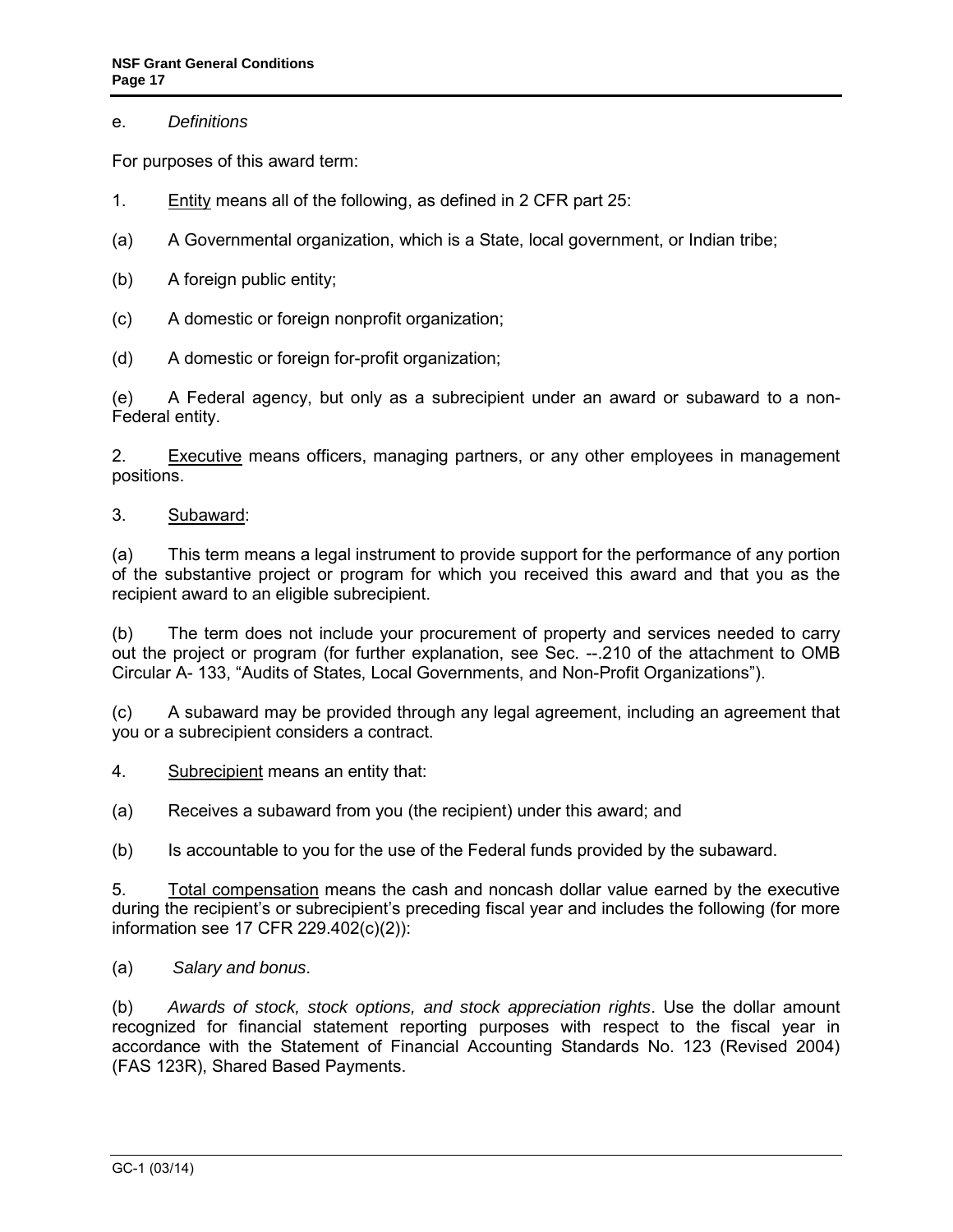(c) *Earnings for services under non-equity incentive plans*. This does not include group life, health, hospitalization or medical reimbursement plans that do not discriminate in favor of executives, and are available generally to all salaried employees.

(d) *Change in pension value.* This is the change in present value of defined benefit and actuarial pension plans.

(e) *Above-market earnings on deferred compensation which is not tax-qualified*.

(f) Other compensation, if the aggregate value of all such other compensation (e.g. severance, termination payments, value of life insurance paid on behalf of the employee, perquisites or property) for the executive exceeds \$10,000.

# **20. System for Award Management and Universal Identifier Requirements**

**Article 20 applies to new grants awarded on or after October 1, 2010. As of July 2012, the Central Contractor Registration (CCR) has become the System for Award Management (SAM). The URL has changed to: [https://www.sam.gov.](https://www.sam.gov/) All requirements related to CCR mentioned in the Article below now apply to and must be completed in SAM. See the NSF** *Grant Proposal Guide* **Chapter I.G.3 for further information regarding SAM.**

In accordance with the Office of Management and Budget guidance published in the Federal Register (FR) September 14, 2010 on *Financial Assistance Use of Universal Identifier and Central Contractor Registration*, grantees must comply with the following award term, contained in 75 FR 22706:

a. *Requirement for Central Contractor Registration (CCR).* Unless you are exempted from this requirement under 2 CFR 25.110, you as the recipient must maintain the currency of your information in the CCR until you submit the final financial report required under this award or receive the final payment, whichever is later. This requires that you review and update the information at least annually after the initial registration, and more frequently if required by changes in your information or another award term.

b. *Requirement for Data Universal Numbering System (DUNS) numbers*. If you are authorized to make subawards under this award, you:

1. Must notify potential subrecipients that no entity (see definition in paragraph c. of this award term) may receive a subaward from you unless the entity has provided its DUNS number to you.

2. May not make a subaward to an entity unless the entity has provided its DUNS number to you.

c. *Definitions*. For purposes of this award term:

1. Central Contractor Registration (CCR) means the Federal repository into which an entity must provide information required for the conduct of business as a recipient. Additional information about registration procedures may be found at the CCR Internet site (currently at http://www.ccr.gov).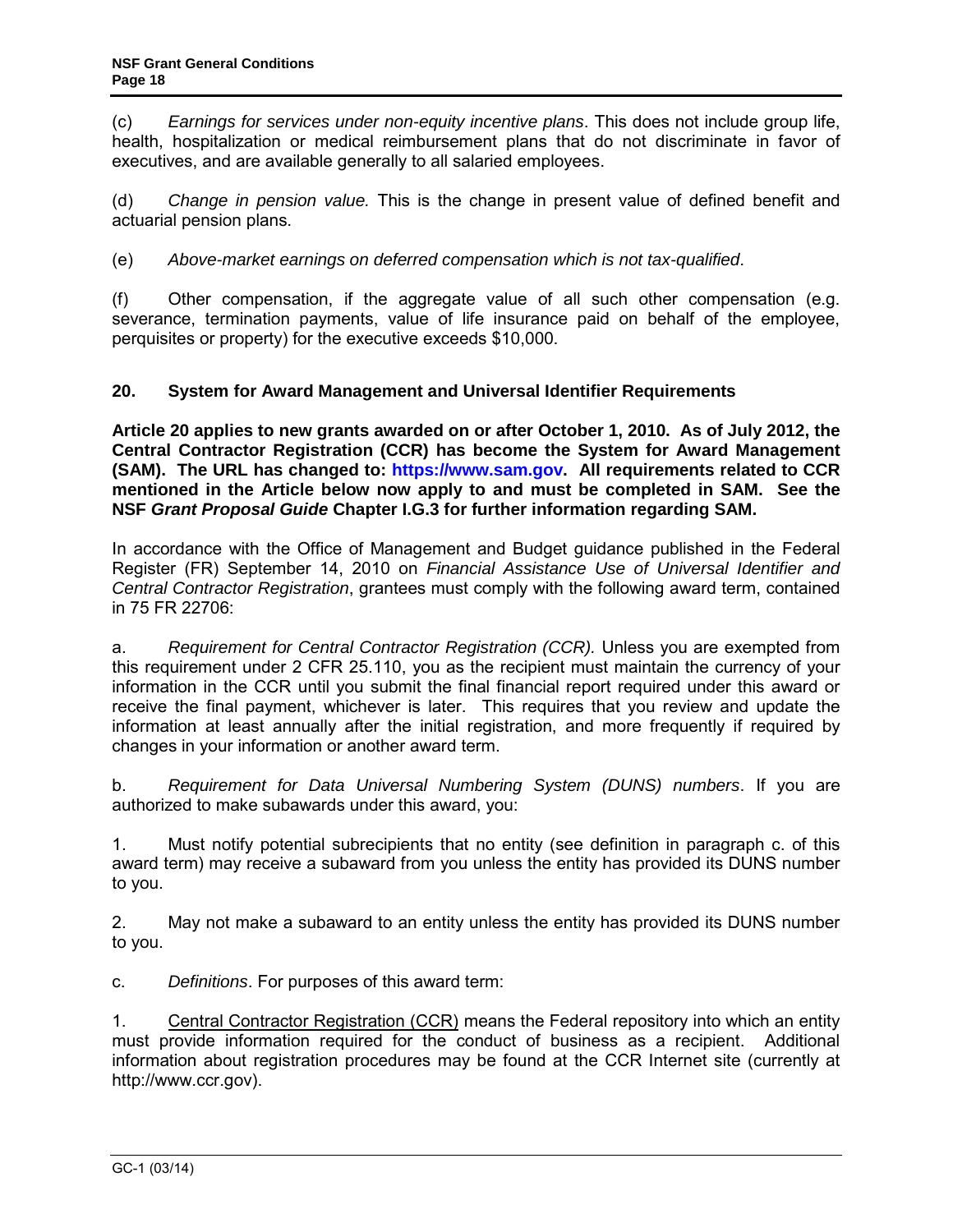2. Data Universal Numbering System (DUNS) number means the nine-digit number established and assigned by Dun and Bradstreet, Inc. (D&B) to uniquely identify business entities. A DUNS number may be obtained from D&B by telephone (currently 866-705-5711) or the Internet (currently at [http://fedgov.dnb.com/webform\)](http://fedgov.dnb.com/webform).

3. Entity, as it is used in this award term, means all of the following, as defined at 2 CFR part 25, subpart C:

- (a) A Governmental organization, which is a State, local government, or Indian tribe;
- (b) A foreign public entity;
- (c) A domestic or foreign nonprofit organization;
- (d) A domestic or foreign for-profit organization; and

(e) A Federal agency, but only as a subrecipient under an award or subaward to a non-Federal entity.

### 4. Subaward:

(a) This term means a legal instrument to provide support for the performance of any portion of the substantive project or program for which you received this award and that you as the recipient award to an eligible subrecipient.

(b) The term does not include your procurement of property and services needed to carry out the project or program (for further explanation, see Sec. --.210 of the attachment to OMB Circular A-133, "Audits of States, Local Governments, and Non-Profit Organizations").

(c) A subaward may be provided through any legal agreement, including an agreement that you consider a contract.

- 5. Subrecipient means an entity that:
- (a) Receives a subaward from you under this award; and
- (b) Is accountable to you for the use of the Federal funds provided by the subaward.

# **21. Federal Tax Obligations**

#### **Article 21 applies only to awards that have cumulative budgets that exceed \$5,000,000.**

In accordance with the *Commerce, Justice, Science and Related Agencies Appropriations Act of 2012*, the grantee affirms that they:

- (1) have filed all required Federal tax returns;
- (2) have not been convicted of a criminal offense under the Internal Revenue Code of 1986; and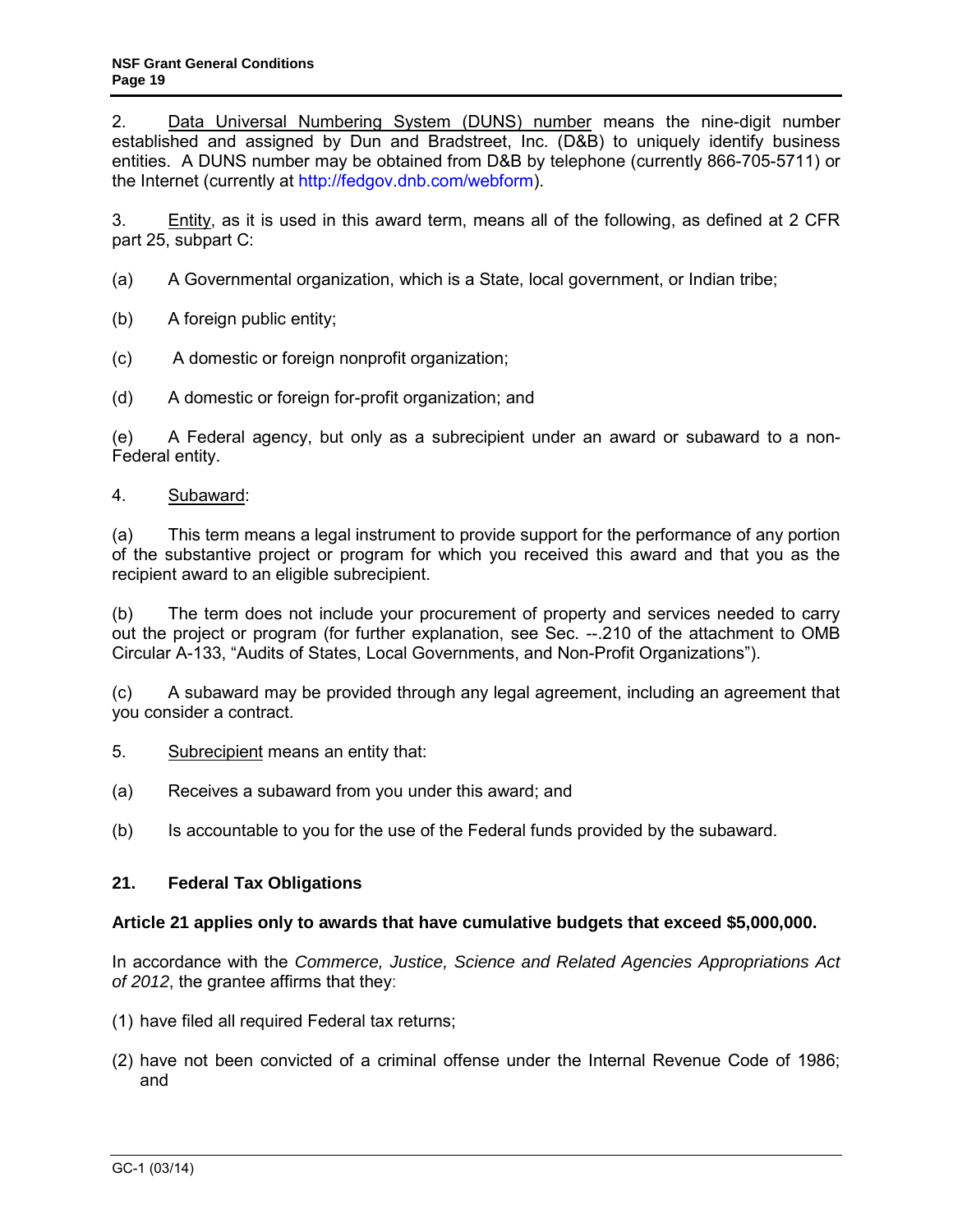(3) have not been notified of any unpaid Federal tax assessment for which the liability remains unsatisfied, unless the assessment is the subject of an installment agreement or offer in compromise that has been approved by the Internal Revenue Service and is not in default, or the assessment is the subject of a non-frivolous administrative or judicial proceeding.

# **22. Unpaid Federal Tax Liability**

### **Article 22 applies only to grantees that are corporations.**

In accordance with the *Commerce, Justice, Science and Related Agencies Appropriations Act of 2012*, the grantee affirms that the corporation has no unpaid Federal tax liability that has been assessed, for which all judicial and administrative remedies have been exhausted or lapsed, and that is not being paid in a timely manner pursuant to an agreement with the authority responsible for collecting the tax liability.

### **23. Criminal Convictions**

### **Article 23 applies only to grantees that are corporations.**

In accordance with the *Commerce, Justice, Science and Related Agencies Appropriations Act of 2012*, the grantee affirms that the corporation has not been convicted of a felony criminal violation under any Federal law.

### <span id="page-19-0"></span>**24. Copyrightable Material**

#### a. *Definition*

Subject writing means any material that:

- 1. is or may be copyrightable under [Title 17 of the U.S.C.](http://www.access.gpo.gov/uscode/title17/title17.html); and
- 2. is produced by the grantee or its employees in the performance of work under this award.

Subject writings include such items as reports, books, journal articles, software, databases, sound recordings, videotapes, and videodiscs.

#### b. *Copyright Ownership, Government License*

Except as otherwise specified in the award or by this paragraph, the grantee may own or permit others to own copyright in all subject writings. The grantee agrees that if it or anyone else does own copyright in a subject writing, the Federal government will have a nonexclusive, nontransferable, irrevocable, royalty-free license to exercise or have exercised for or on behalf of the U.S. throughout the world all the exclusive rights provided by copyright. Such license, however, will not include the right to sell copies or phonorecords of the copyrighted works to the public.

#### c. *Awards Affected by International Agreements*

If the award indicates it is subject to an identified international agreement or treaty, NSF can direct the grantee to convey to any foreign participant or otherwise dispose of such rights to subject writings as are required to comply with that agreement or treaty.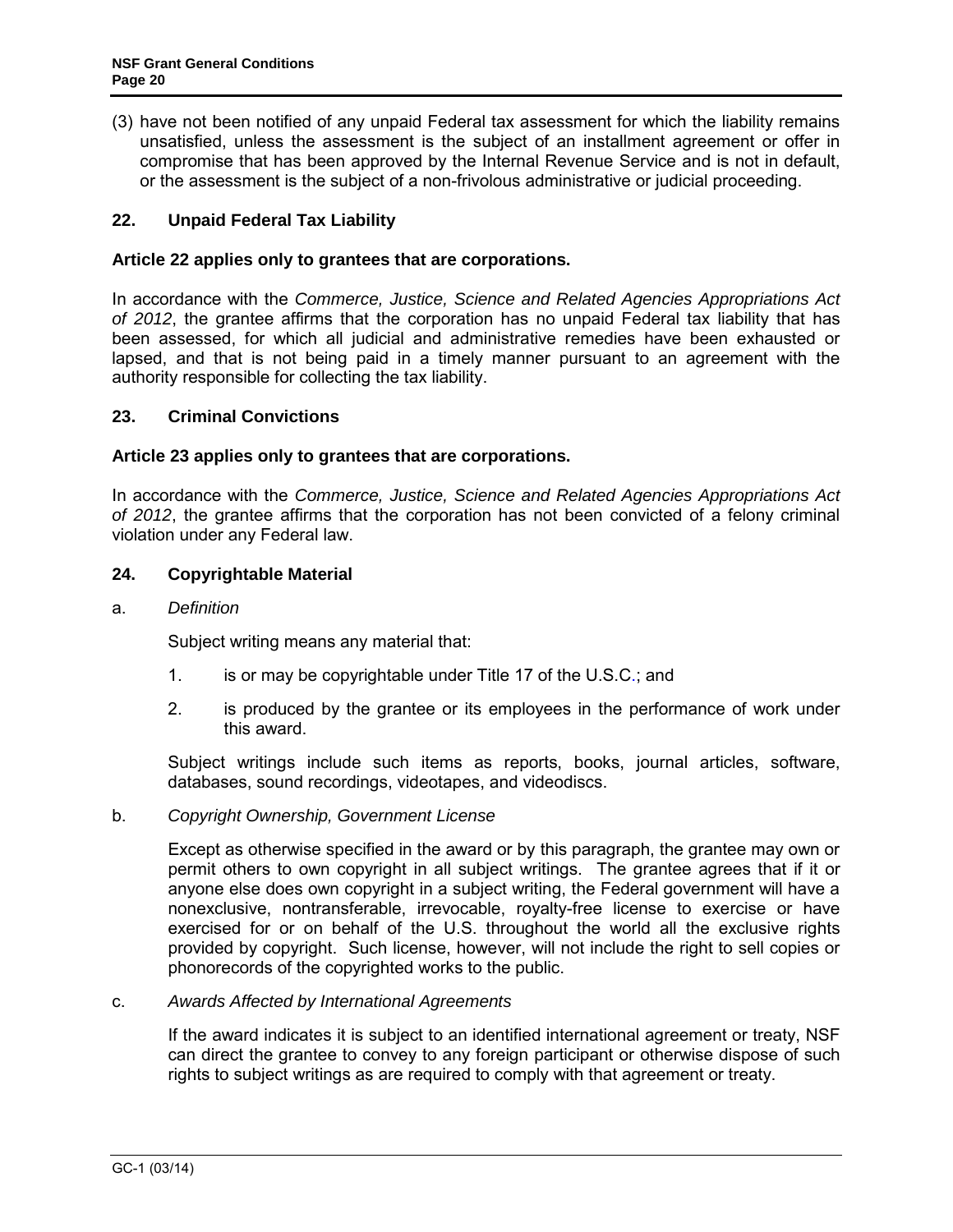#### d. *Grantee Action to Protect Government Interests*

The grantee agrees to acquire, through written agreement or an employment relationship, the ability to comply with the requirements of the preceding paragraphs and, in particular, to acquire the ability to convey rights in a subject writing to a foreign participant if directed by NSF under the previous paragraph. The grantee further agrees that any transfer of copyright or any other rights to a subject writing, by it or anyone whom it has allowed to own such rights, will be made subject to the requirements of this article.

#### <span id="page-20-0"></span>**25. Program Income**

#### a. *Definition*

Program income means gross income earned by the grantee that is directly generated by a supported activity or earned as a result of the award. Program income includes, but is not limited to, income from fees for services performed, the use or rental of real or personal property acquired under the award, the sale of commodities or items fabricated under the award, license fees and royalties on patents and copyrights, and interest on loans made with award funds. Interest earned on advances of Federal funds is not program income. Program income does not include the receipt of principal on loans, rebates, credits, discounts, etc., or interest earned on any of them.

#### b. *Treatment*

 Unless otherwise specified in the award notice, program income is designated for standard (additive) treatment, and efforts should be made to avoid having unexpended program income remaining at award expiration. Program income earned during the project period should be expended prior to requesting reimbursement against the award. In the event an awardee has unexpended program income remaining at award expiration, it will be remitted to NSF by crediting costs otherwise chargeable against the award.

If, in accordance with language added to the award notice, program income is designated for deductive treatment, it will be remitted to NSF by crediting costs otherwise chargeable against the award.

Also, unless otherwise specified, the awardee shall have no obligation to NSF with respect to: (1) license fees and royalties for copyrighted material, patents, patent applications, trademarks, and inventions received or accrued at any time; or (2) program income received beyond the period of this award (see [AAG Chapter III.D.4\)](http://www.nsf.gov/pubs/policydocs/pappguide/nsf14001/aag_3.jsp#IIID4).

#### c. *Records Retention*

The grantee is required to retain appropriate financial and other records relating to project income earned during the award period and for three years beyond the end of the award period.

#### d. *Reporting Requirements*

On an annual basis, awardees are required to submit a Program Income Reporting Worksheet to NSF in order to report on any active awards during the previous Federal fiscal year. The first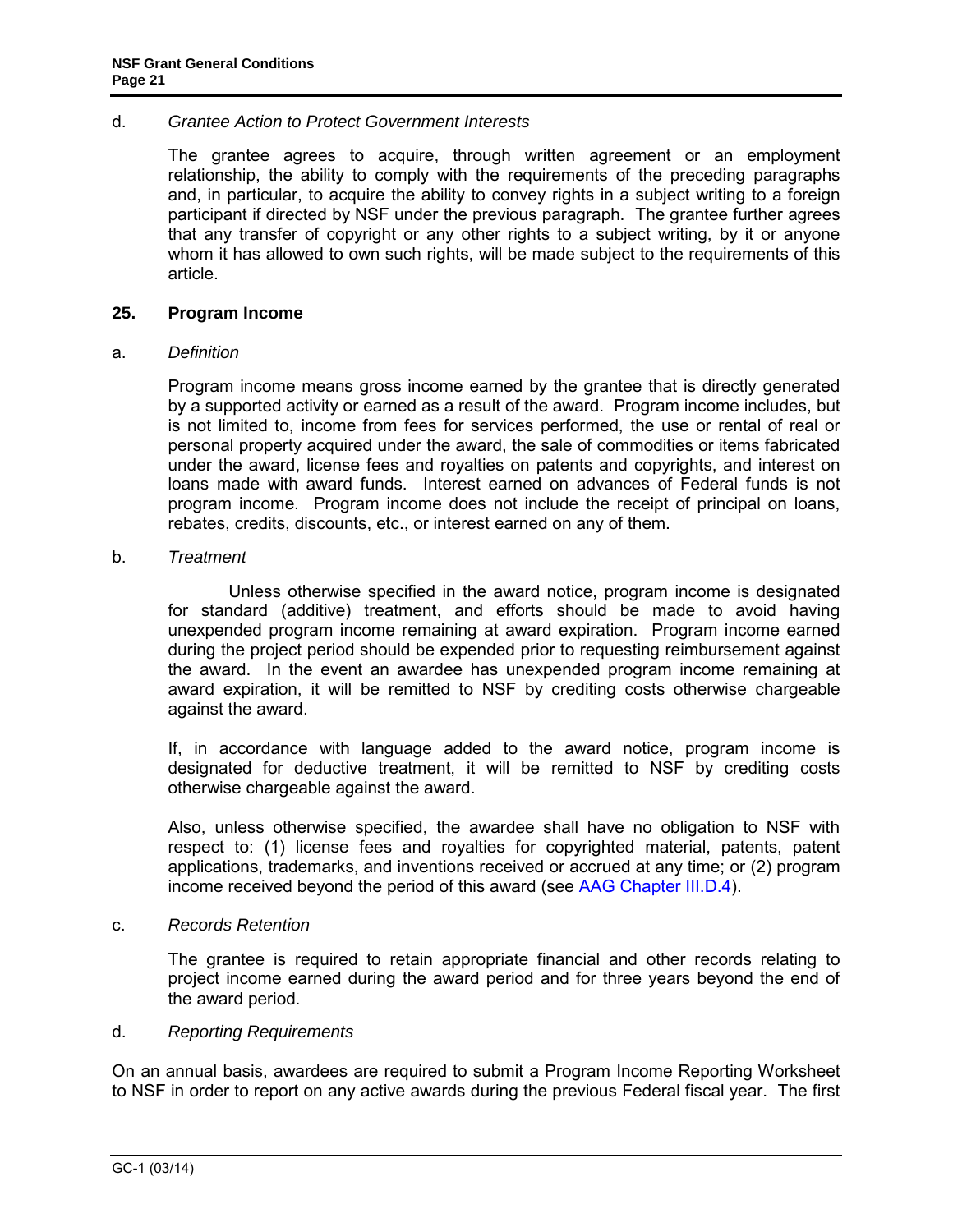report is due to NSF no later than March 31, 2014 and covers the period of October 1, 2012 through September 30, 2013. Each year thereafter, awardees will be required to submit the Program Income Reporting Worksheet by October 31 in order to report the amount of program income earned and expended during the previous Federal fiscal year or to validate that program income was not earned or expended for any active awards during the applicable period. The Program Income Reporting Worksheet and related instructions are available through Research.gov [\(http://research.gov/programincome\)](http://research.gov/programincome).

Failure to report program income or to validate that no program income was earned or expended could result in suspension of future award payments.

### <span id="page-21-0"></span>**26. Publications**

#### <span id="page-21-1"></span>a. *Acknowledgment of Support*

The grantee is responsible for assuring that an acknowledgment of NSF support:

1. is made in any publication (including World Wide Web pages) of any material based on or developed under this project, in the following terms:

> "This material is based upon work supported by the National Science Foundation under Grant No. (NSF grant number)."

2. is orally acknowledged during all news media interviews, including popular media such as radio, television and news magazines.

#### <span id="page-21-2"></span>b. *Disclaimer*

The grantee is responsible for assuring that every publication of material (including World Wide Web pages) based on or developed under this award, except scientific articles or papers appearing in scientific, technical or professional journals, contains the following disclaimer:

"Any opinions, findings, and conclusions or recommendations expressed in this material are those of the author(s) and do not necessarily reflect the views of the National Science Foundation."

<span id="page-21-3"></span>c. *Copies for NSF*

The grantee is responsible for assuring that the cognizant NSF Program Officer is provided access to, either electronically or in paper form, a copy of every publication of material based on or developed under this award, clearly labeled with the award number and other appropriate identifying information, promptly after publication.

<span id="page-21-4"></span>d. *Metric System*

All reports and publications resulting from this NSF award are encouraged to use the metric system of weights and measures.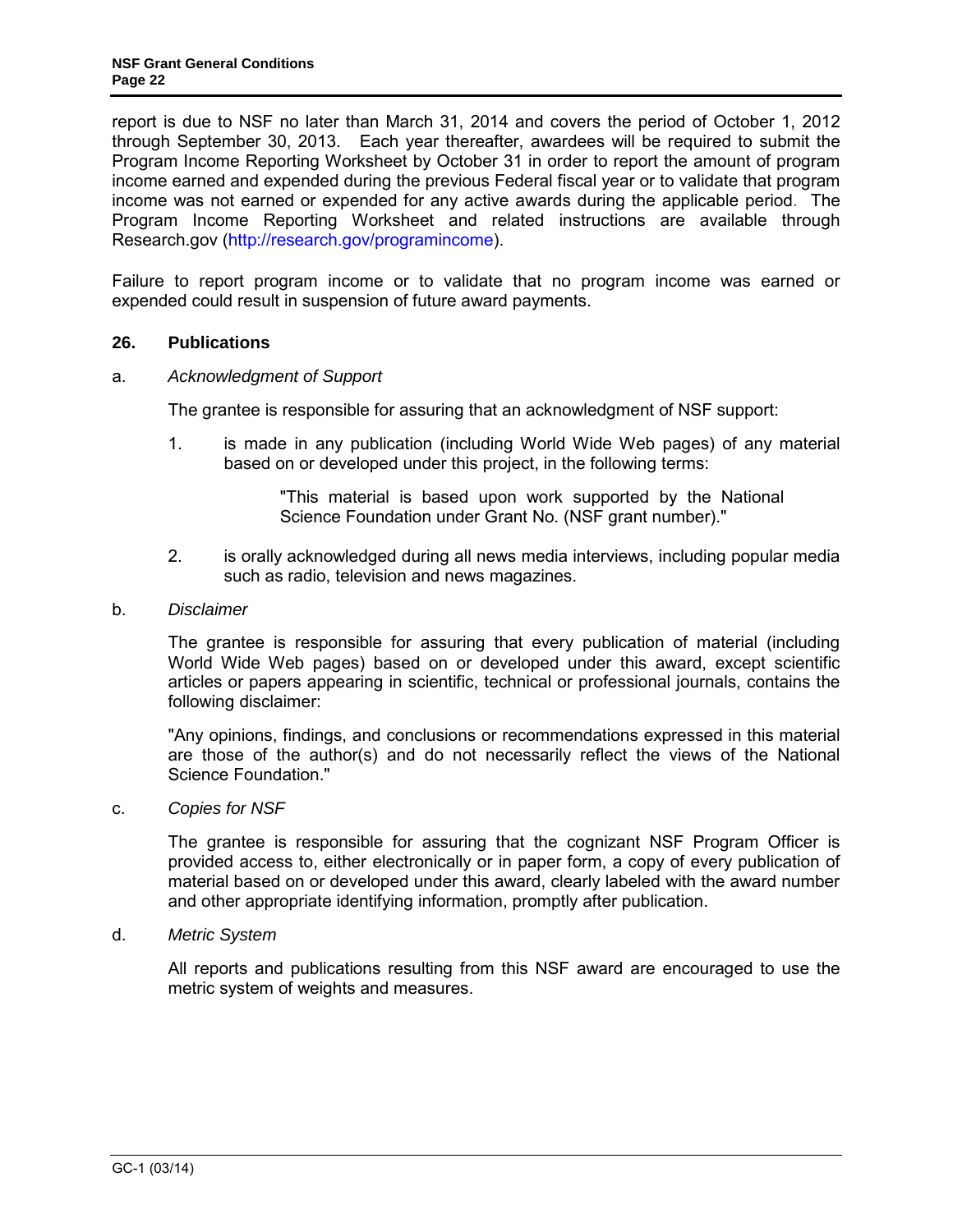# <span id="page-22-0"></span>**27. Patent Rights[3](#page-22-1)**

Unless otherwise provided in the award, if this award is for experimental, developmental, or research work, the following clause (implementing the Bayh-Dole Act, [\[35 U.S.C. § 200 et seq.](http://uscode.house.gov/download/pls/35T.txt)]) shall apply. The grantee shall include this clause in all subawards for experimental, developmental, or research activities.

- a. *Definitions*
	- 1. INVENTION means any invention or discovery which is or may be patentable or otherwise protectable under Title 35 of the USC, to any novel variety of plant which is or may be protected under the Plant Variety Protection Act [\(7 U.S.C. §](http://www.access.gpo.gov/uscode/title7/chapter57_.html)  [2321 et seq.](http://www.access.gpo.gov/uscode/title7/chapter57_.html)).
	- 2. SUBJECT INVENTION means any invention of the grantee conceived or first actually reduced to practice in the performance of work under this award, provided that in the case of a variety of plant, the date of determination (as defined in section 41(d)) must also occur during the period of performance.
	- 3. PRACTICAL APPLICATION means to manufacture in the case of a composition or product, to practice in the case of a process or method, or to operate in the case of a machine or system; and, in each case, under such conditions as to establish that the invention is being utilized and that its benefits are to the extent permitted by law or Government regulations available to the public on reasonable terms.
	- 4. MADE when used in relation to any invention means the conception or first actual reduction to practice of such invention.
	- 5. NON-PROFIT ORGANIZATION means a domestic university or other institution of higher education or an organization of the type described in Section 501(c)(3) of the Internal Revenue Code of 1954 [\(26 U.S.C. § 501\(c\)\)](http://frwebgate.access.gpo.gov/cgi-bin/getdoc.cgi?dbname=browse_usc&docid=Cite:+26USC501) and exempt from taxation under Section 501(a) of the Internal Revenue Code [\(26 U.S.C. § 501\(a\)\)](http://frwebgate.access.gpo.gov/cgi-bin/getdoc.cgi?dbname=browse_usc&docid=Cite:+26USC501) or any domestic non-profit scientific or educational organization qualified under a State non-profit organization statute.

# b. *Allocation of Principal Rights*

The grantee may retain the entire right, title, and interest throughout the world to each subject invention subject to the provisions of this Patent Rights clause and [35 U.S.C. §](http://frwebgate.access.gpo.gov/cgi-bin/getdoc.cgi?dbname=browse_usc&docid=Cite:+35USC203)  [203.](http://frwebgate.access.gpo.gov/cgi-bin/getdoc.cgi?dbname=browse_usc&docid=Cite:+35USC203) With respect to any subject invention in which the grantee retains title, the Federal Government shall have a non-exclusive, nontransferable, irrevocable, paid-up license to practice or have practiced for or on behalf of the U.S. the subject invention throughout the world. If the award indicates it is subject to an identified international agreement or treaty, the National Science Foundation (NSF) also has the right to direct the grantee to convey to any foreign participant such patent rights to subject inventions as are required to comply with that agreement or treaty.

<span id="page-22-1"></span> $\overline{3}$ Awardees are reminded that, in view of the U.S. Supreme Court decision in Stanford v. Roche, employee assignment agreements should include a present conveyance of rights ("I hereby assign" rather than a promise or intent to assign) in order to effectively convey patent rights to the institution, allowing the institution to meet its responsibility under the Bayh-Dole Act to provide the agency with a license to patented inventions.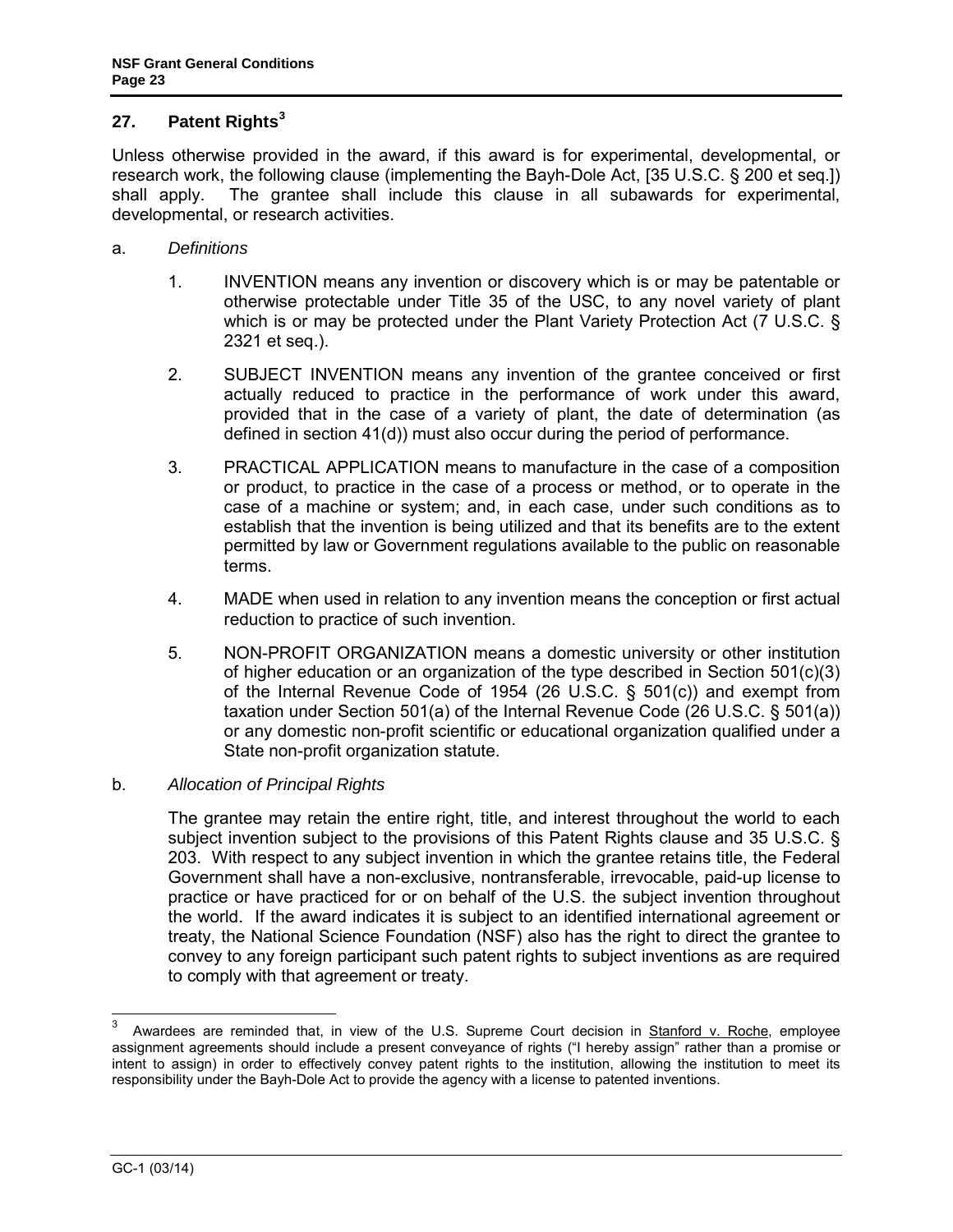#### c. *Invention Disclosure, Election of Title and Filing of Patent Applications by Grantee*

- 1. The grantee will disclose each subject invention to NSF within two months after the inventor discloses it in writing to grantee personnel responsible for the administration of patent matters. The disclosure to NSF shall be in the form of a written report and shall identify the award under which the invention was made and the inventor(s). It shall be sufficiently complete in technical detail to convey a clear understanding of the nature, purpose, operation, and, to the extent known, the physical, chemical, biological or electrical characteristics of the invention. The disclosure shall also identify any publication, on sale or public use of the invention, whether a manuscript describing the invention has been submitted for publication and, if so, whether it has been accepted for publication, at the time of disclosure. In addition, after disclosure to NSF, the grantee will promptly notify NSF of the acceptance of any manuscript describing the invention for publication, or of any on sale or public use planned by the grantee.
- 2. The grantee will elect in writing whether or not to retain title to any such invention by notifying NSF within two years of disclosure to NSF. However, in any case where publication, on sale, or public use has initiated the one-year statutory period wherein valid patent protection can still be obtained in the U.S., the period for election of title may be shortened by NSF to a date that is no more than 60 days prior to the end of the statutory period.
- 3. The grantee will file its initial patent application on an invention to which it elects to retain title within one year after election of title or, if earlier, prior to the end of any statutory period wherein valid patent protection can be obtained in the U.S. after a publication, on sale, or public use. The grantee will file patent applications in additional countries or international patent offices within either ten months of the corresponding initial patent application, or six months from the date when permission is awarded by the Commissioner of Patents and Trademarks to file foreign patent applications when such filing has been prohibited by a Secrecy Order.
- 4. Requests for extension of the time for disclosure to NSF, election, and filing under subparagraphs 1., 2., and 3. may, at the discretion of NSF, be awarded.

# d. *Conditions When the Government May Obtain Title*

The grantee will convey to NSF, upon written request, title to any subject invention:

- 1. if the grantee fails to disclose or elect the subject invention within the times specified in paragraph c. above, or elects not to retain title, provided that NSF may only request title within 60 days after learning of the failure of the grantee to disclose or elect within the specified times;
- 2. in those countries in which the grantee fails to file patent applications within the times specified in paragraph c. above, but prior to its receipt of the written request of NSF, the grantee shall continue to retain title in that country; or in any country in which the grantee decides not to continue the prosecution of any application for, to pay the maintenance fees on, or defend in a reexamination or opposition proceeding on, a patent on a subject invention.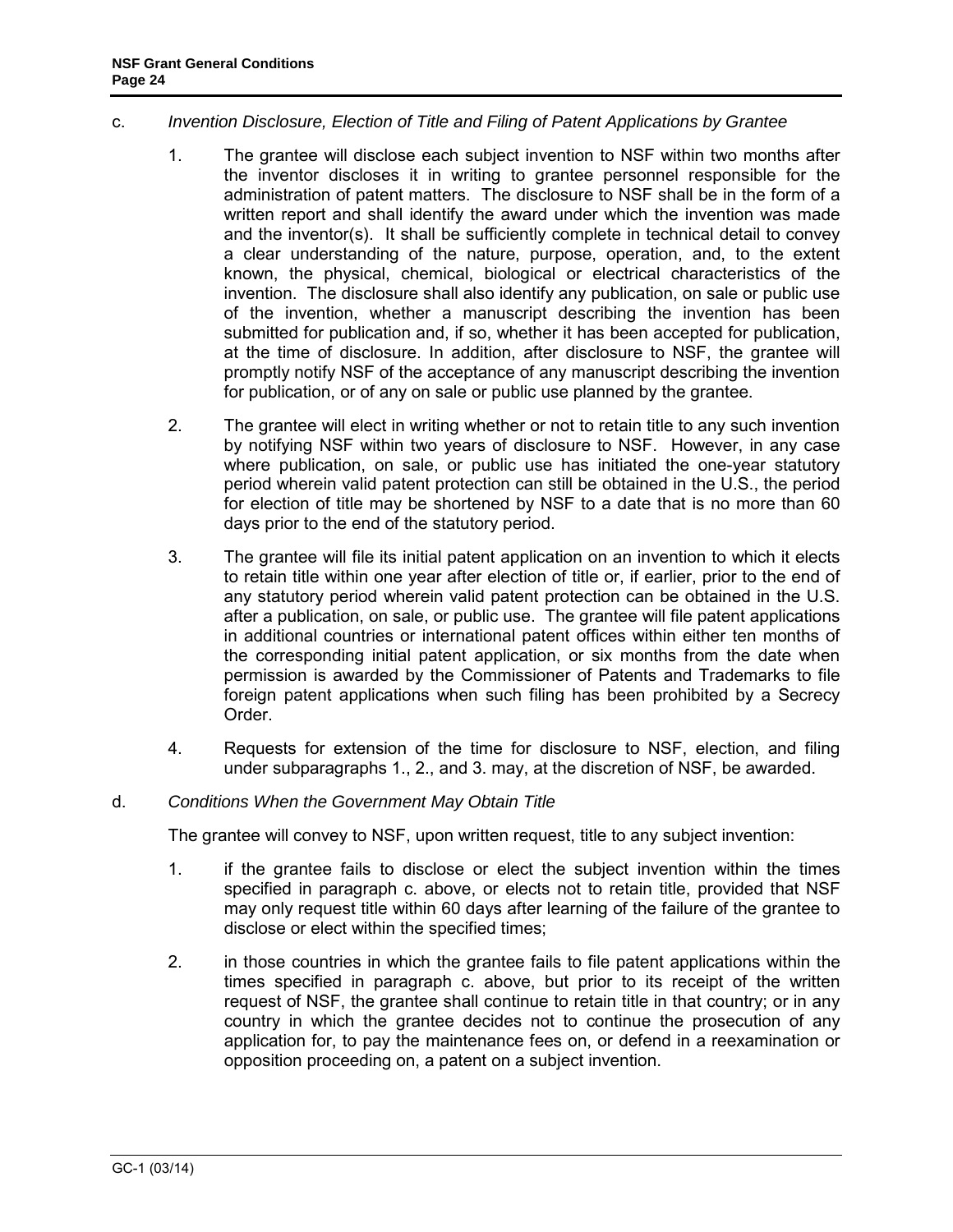- e. *Minimum Rights to Grantee*
	- 1. The grantee will retain a non-exclusive royalty-free license throughout the world in each subject invention to which the Government obtains title, except if the grantee fails to disclose the subject invention within the times specified in paragraph c. above. The grantee's license extends to its domestic subsidiaries and affiliates, if any, within the corporate structure of which the grantee is a party and includes the right to award sublicenses of the same scope to the extent the grantee was legally obligated to do so at the time the award was made. The license is transferable only with the approval of NSF except when transferred to the successor of that part of the grantee's business to which the invention pertains.
	- 2. The grantee's domestic license may be revoked or modified by NSF to the extent necessary to achieve expeditious practical application of the subject invention pursuant to an application for an exclusive license submitted in accordance with applicable provisions at [37 CFR Part 404.](http://www.access.gpo.gov/nara/cfr/waisidx_06/37cfr404_06.html) This license will not be revoked in that field of use or the geographical areas in which the grantee has achieved practical application and continues to make the benefits of the invention reasonably accessible to the public. The license in any foreign country may be revoked or modified at discretion of NSF to the extent the grantee, its licensees, or its domestic subsidiaries or affiliates have failed to achieve practical application in that foreign country.
	- 3. Before revocation or modification of the license, NSF will furnish the grantee a written notice of its intention to revoke or modify the license, and the grantee will be allowed thirty days (or such other time as may be authorized by NSF for good cause shown by the grantee) after the notice to show cause why the license should not be revoked or modified. The grantee has the right to appeal, in accordance with applicable regulations in [37 CFR Part 404](http://www.access.gpo.gov/nara/cfr/waisidx_06/37cfr404_06.html) concerning the licensing of Government-owned inventions, any decision concerning the revocation or modification of its license.
- f. *Grantee Action to Protect Government's Interest*
	- 1. The grantee agrees to execute or to have executed and promptly deliver to NSF all instruments necessary to: (i) establish or confirm the rights the Government has throughout the world in those subject inventions for which the grantee retains title; and (ii) convey title to NSF when requested under paragraph d. above, and to enable the Government to obtain patent protection throughout the world in that subject invention.
	- 2. The grantee agrees to require, by written agreement, its employees, other than clerical and non-technical employees, to disclose promptly in writing to personnel identified as responsible for the administration of patent matters and in a format suggested by the grantee each subject invention made under this award in order that the grantee can comply with the disclosure provisions of paragraph c. above, and to execute all papers necessary to file patent applications on subject inventions and to establish the Government's rights in the subject inventions. The disclosure format should require, as a minimum, the information requested by paragraph c.1 above. The grantee shall instruct such employees through the employee agreements or other suitable educational programs on the importance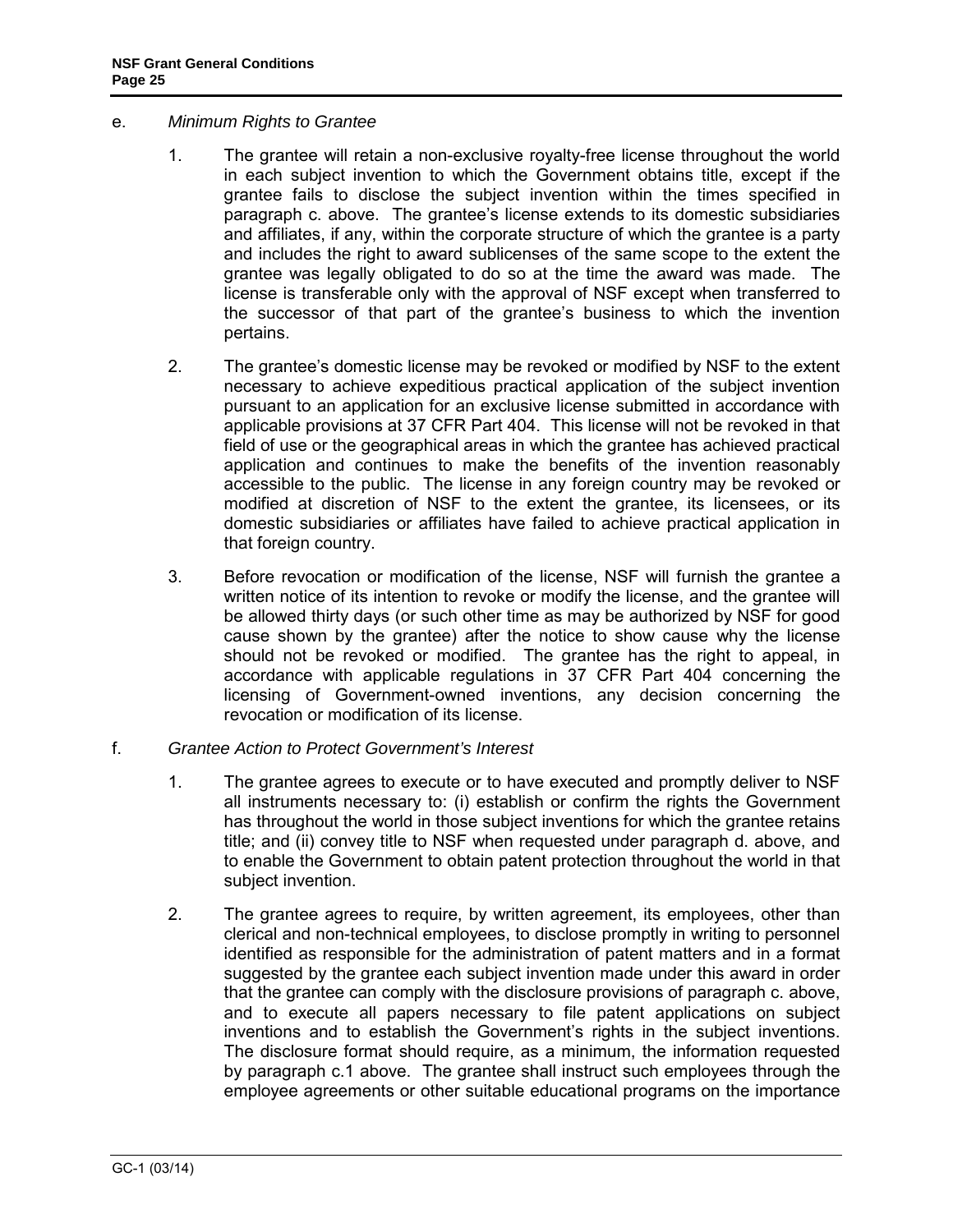of reporting inventions in sufficient time to permit the filing of patent applications prior to U.S. or foreign statutory bars.

- 3. The grantee will notify NSF of any decision not to continue prosecution of a patent application, pay maintenance fees, or defend in a reexamination or opposition proceeding on a patent, in any country, not less than 30 days before the expiration of the response period required by the relevant patent office.
- 4. The grantee agrees to include, within the specification of any U.S. patent application and any patent issuing thereon covering a subject invention, the following statement:

"This invention was made with Government support under (identify the award) awarded by the National Science Foundation. The Government has certain rights in this invention."

5. The grantee or its representative will complete, execute and forward to NSF a confirmation of a License to the U.S. Government and the page of a United States patent application that contains the Federal support clause within two months of filing any domestic or foreign patent application.

### g. *Subcontracts*

- 1. The grantee will include this Patent Rights clause, suitably modified to identify the parties, in all subcontracts, regardless of tier, for experimental, developmental or research work. The subcontractor will retain all rights provided for the grantee in this Patent Rights clause, and the grantee will not, as part of the consideration for awarding the subcontract, obtain rights in the subcontractors' subject inventions.
- 2. In the case of subcontracts, at any tier, when the prime award by NSF was a contract (but not a cooperative agreement), NSF, subcontractor, and contractor agree that the mutual obligations of the parties created by this Patent Rights clause constitute a contract between the subcontractor and the Foundation with respect to those matters covered by this Patent Rights clause.

#### h. *Reporting on Utilization of Subject Inventions*

The grantee agrees to submit on request periodic reports no more frequently than annually on the utilization of a subject invention or on efforts at obtaining such utilization that are being made by the grantee or its licensees or assignees. Such reports shall include information regarding the status of development, date of first commercial sale or use, gross royalties received by the grantee and such other data and information as NSF may reasonably specify. The grantee also agrees to provide additional reports in connection with any march-in proceeding undertaken by NSF in accordance with paragraph j. of this Patent Rights clause. As required by 35 [U.S.C. § 202\(c\)\(5\),](http://frwebgate.access.gpo.gov/cgi-bin/getdoc.cgi?dbname=browse_usc&docid=Cite:+35USC202) NSF agrees it will not disclose such information to persons outside the Government without the permission of the grantee.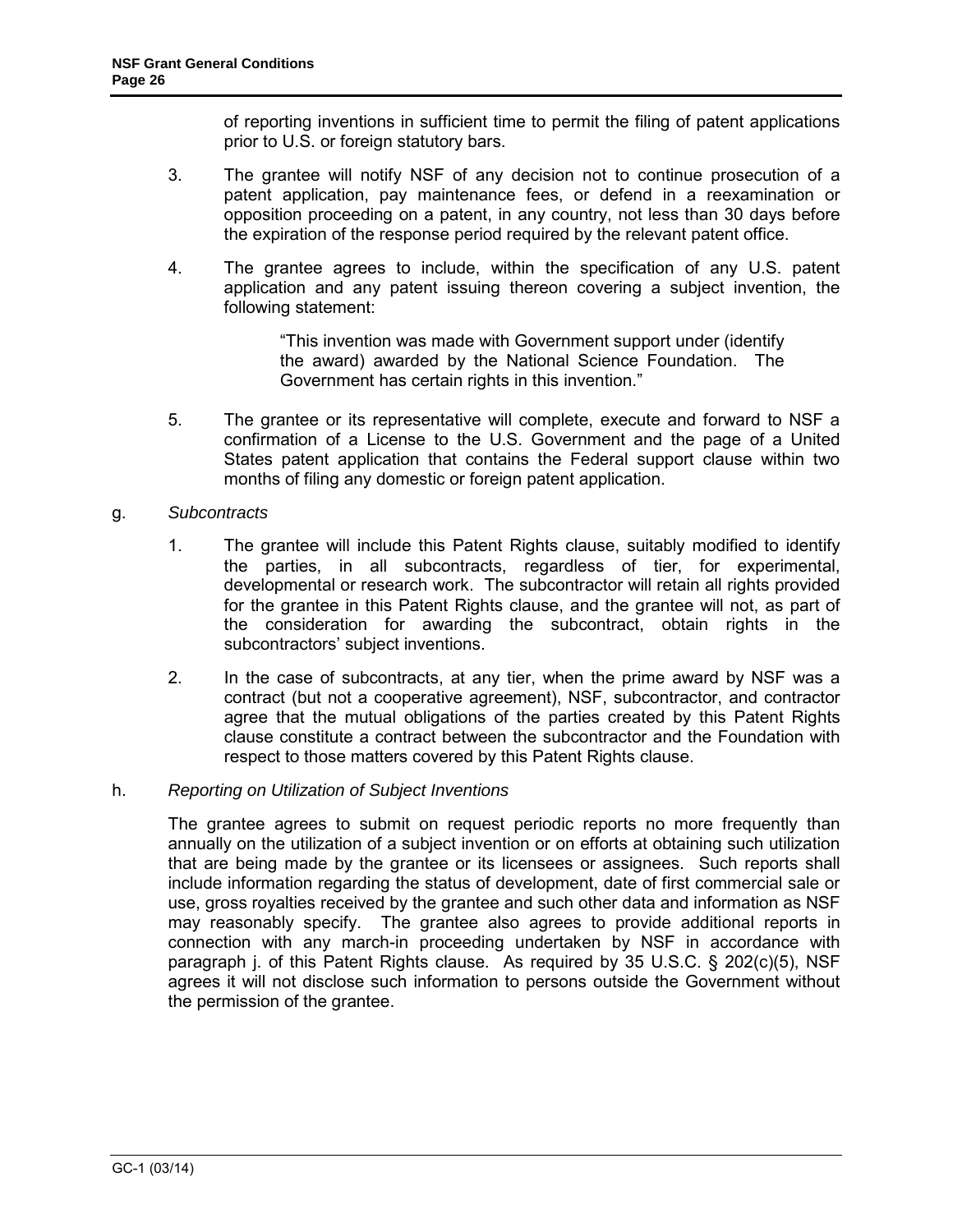#### i. *Preference for United States Industry*

Notwithstanding any other provision of this Patent Rights clause, the grantee agrees that neither it nor any assignee will grant to any person the exclusive right to use or sell any subject invention in the U.S. unless such person agrees that any products embodying the subject invention or produced through the use of the subject invention will be manufactured substantially in the U.S. However, in individual cases, the requirement for such an agreement may be waived by NSF upon a showing by the grantee or its assignee that reasonable but unsuccessful efforts have been made to award licenses on similar terms to potential licensees that would be likely to manufacture substantially in the U.S. or that under the circumstances domestic manufacture is not commercially feasible.

#### j. *March-in Rights*

The grantee agrees that with respect to any subject invention in which it has acquired title, NSF has the right in accordance with procedures at [37 CFR § 401.6](http://a257.g.akamaitech.net/7/257/2422/13nov20061500/edocket.access.gpo.gov/cfr_2006/julqtr/pdf/37cfr401.6.pdf) and NSF regulations at [45 CFR § 650.13](http://a257.g.akamaitech.net/7/257/2422/13nov20061500/edocket.access.gpo.gov/cfr_2006/octqtr/pdf/45cfr650.13.pdf) to require the grantee, an assignee or exclusive licensee of a subject invention to grant a non-exclusive, partially exclusive, or exclusive license in any field of use to a responsible applicant or applicants, upon terms that are reasonable under the circumstances and if the grantee, assignee, or exclusive licensee refuses such a request, NSF has the right to grant such a license itself if NSF determines that:

- 1. such action is necessary because the grantee or assignee has not taken or is not expected to take within a reasonable time, effective steps to achieve practical application of the subject invention in such field of use;
- 2. such action is necessary to alleviate health or safety needs which are not reasonably satisfied by the grantee, assignee, or their licensees;
- 3. such action is necessary to meet requirements for public use specified by Federal regulations and such requirements are not reasonably satisfied by the grantee, assignee, or licensee; or
- 4. such action is necessary because the agreement required by paragraph i. of this Patent Rights clause has not been obtained or waived or because a licensee of the exclusive right to use or sell any subject invention in the U.S. is in breach of such agreement.

#### k. *Special Provisions for Awards with Non-profit Organizations*

If the grantee is a nonprofit organization, it agrees that:

- 1. rights to a subject invention in the U.S. may not be assigned without the approval of NSF, except where such assignment is made to an organization which has as one of its primary functions the management of inventions, provided that such assignee will be subject to the same provisions as the grantee;
- 2. the grantee will share royalties collected on a subject invention with the inventor, including Federal employee co-inventors (when NSF deems it appropriate) when the subject invention is assigned in accordance with [35 U.S.C. § 202\(e\)](http://frwebgate.access.gpo.gov/cgi-bin/getdoc.cgi?dbname=browse_usc&docid=Cite:+35USC202) and [37](http://a257.g.akamaitech.net/7/257/2422/13nov20061500/edocket.access.gpo.gov/cfr_2006/julqtr/pdf/37cfr401.10.pdf)  [CFR § 401.10;](http://a257.g.akamaitech.net/7/257/2422/13nov20061500/edocket.access.gpo.gov/cfr_2006/julqtr/pdf/37cfr401.10.pdf)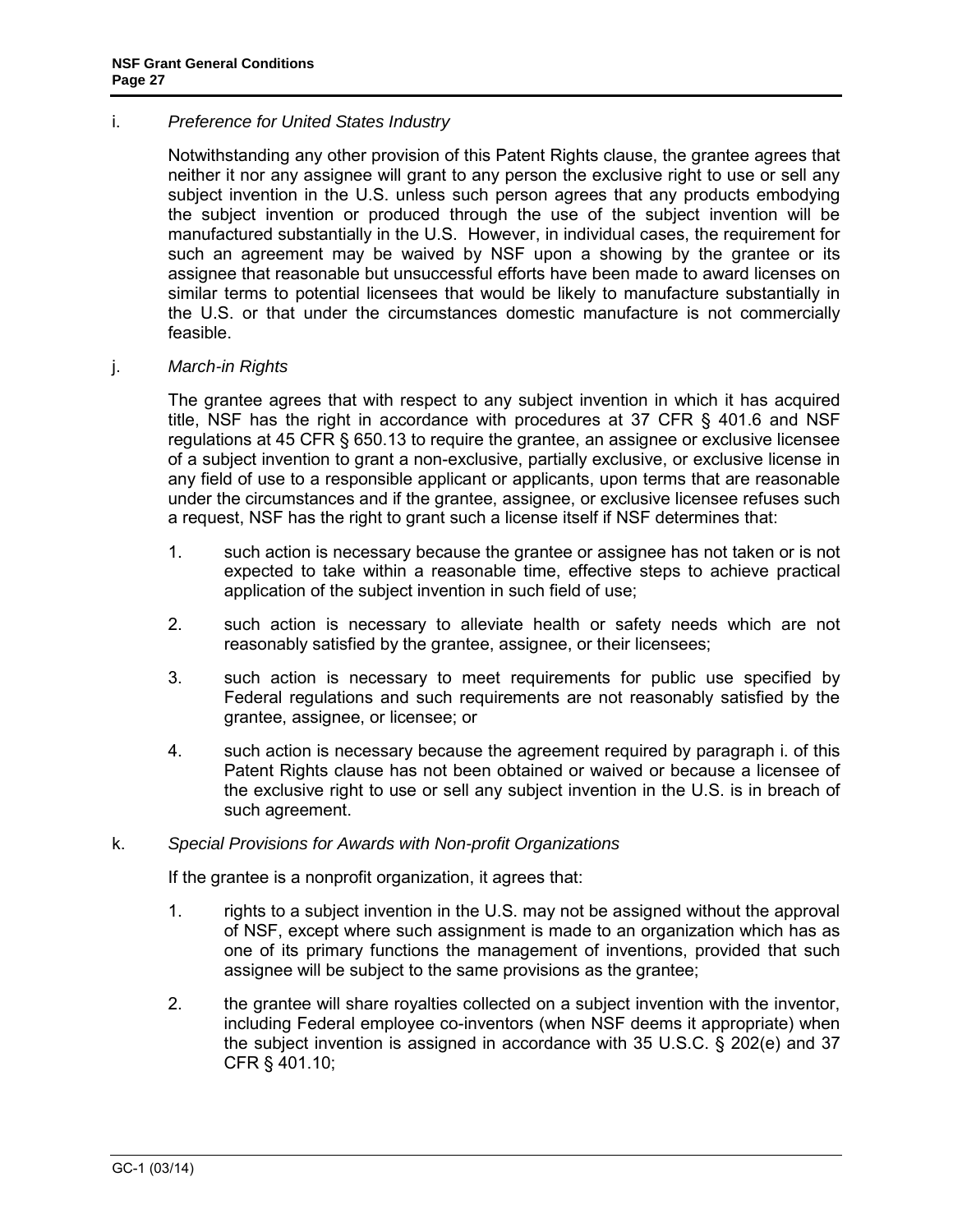- 3. the balance of any royalties or income earned by the grantee with respect to subject inventions, after payment of expenses (including payments to inventors) incidental to the administration of subject inventions, will be utilized for the support of scientific or engineering research or education; and
- 4. it will make efforts that are reasonable under the circumstances to attract licensees of subject inventions that are small business firms and that it will give preference to a small business firm if the grantee determines that the small business firm has a plan or proposal for marketing the invention which, if executed, is equally likely to bring the invention to practical application as any plans or proposals from applicants that are not small business firms; provided that the grantee is also satisfied that the small business firm has the capability and resources to carry out its plan or proposal. The decision whether to give a preference in any specific case will be at the discretion of the grantee. However, the grantee agrees that the Secretary of Commerce may review the grantee's licensing program and decisions regarding small business applicants, and the grantee will negotiate changes to its licensing policies, procedures or practices with the Secretary when the Secretary's review discloses that the grantee could take reasonable steps to implement more effectively the requirements of this paragraph k.4.
- l. *Communications*

All communications required by this Patent Rights clause must be submitted through the iEdison Invention Information Management System maintained by the National Institutes of Health unless prior permission for another form of submission is obtained from the Patent Assistant at [patents@nsf.gov](mailto:patents@nsf.gov) or at Office of the General Counsel, National Science Foundation, 4201 Wilson Boulevard, Arlington, VA 22230.

#### <span id="page-27-0"></span>**28. Cost Sharing and Cost Sharing Records**

- a. *General*
	- 1. The grantee must cost share in accordance with any amount specified on Line M of the award budget. Cost sharing participation in other projects may not be counted towards meeting the specific cost sharing requirements of the award, and must come from nonfederal sources.
	- 2. Should the grantee become aware that it may be unable to provide the cost sharing of at least the amount identified on Line M of the NSF award budget, it must: a) immediately provide written notification to the Grants and Agreements Officer of the situation; and b) indicate steps it plans to take to secure replacement cost sharing; or c) indicate the plans it has to either continue or phase out the project in the absence of the approved level of cost sharing.
	- 3. Should NSF agree to the organization's proposed plans, the NSF Grants and Agreements Officer will modify the award accordingly, including, if appropriate, reducing the amount of NSF support. Should the organization's plans be unacceptable to NSF, the award may be subject to termination. NSF modifications to proposed cost sharing revisions are made on a case-by-case basis.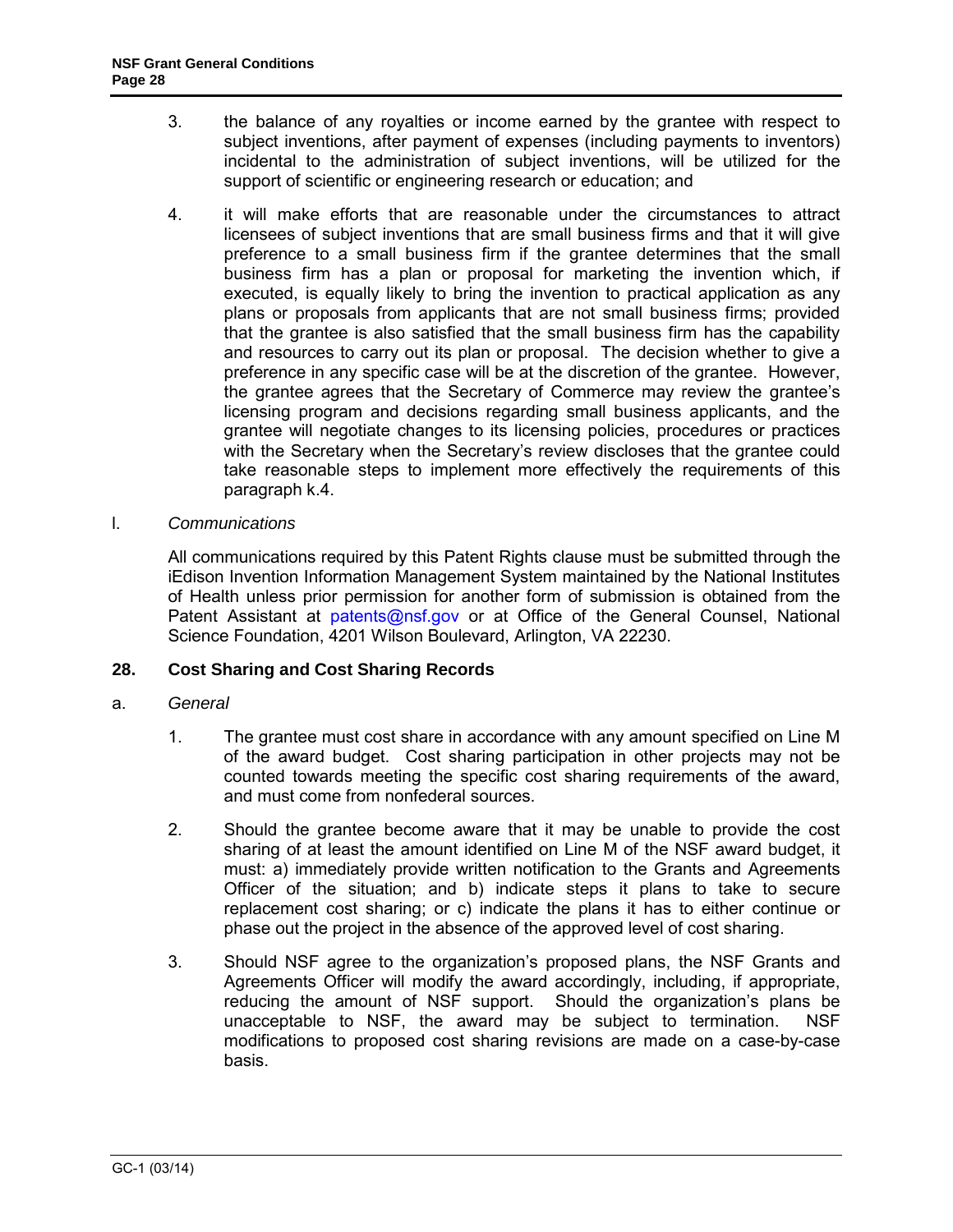4. Failure by the organization to notify NSF, in accordance with paragraph 2. above, may result in the disallowance of some or all of the costs charged to the award; the subsequent recovery by NSF of some or all of the NSF funds provided under the award; possible termination of the award; and may constitute a violation of the terms of the award so serious as to provide grounds for subsequent suspension or debarment.

### b. *Cost Sharing Records*

The grantee must maintain records of all project costs that are claimed by the grantee as cost sharing as well as records of costs to be paid by the Government. Such records are subject to audit. Acceptable forms of cost sharing contributions are those that meet the criteria identified in [2 CFR § 215.23.](http://a257.g.akamaitech.net/7/257/2422/15mar20071500/edocket.access.gpo.gov/cfr_2007/janqtr/pdf/2cfr215.23.pdf) Unless otherwise specified in the award, approval is given to include unrecovered indirect costs (also known as facilities and administrative costs for colleges and universities) as part of cost sharing or matching contributions. If the grantee's cost participation includes in-kind contributions, the basis for determining the valuation for volunteer services and donated property must be documented.

#### c. *Cost Sharing Reports*

Unless otherwise required by the award or requested by NSF, the actual cost participation by the grantee, while subject to documentation and audit, need not be reported to NSF. In cases, however, where the cost-sharing amount reflected on Line M of the cumulative award budget is \$500,000 or more, the amount of cost sharing must be documented (on an annual and final basis) and certified by the Authorized Organizational Representative via use of the Notification and Request Module in the NSF FastLane System. Such notifications must be submitted within 90 days:

- 1. prior to the end of the current budget period to meet the annual notification requirement; and
- 2. following the expiration of the award to meet the final notification requirement.

The cost share notification is considered due during the 90 day period. The notification becomes overdue the day after the 90 day period ends.

#### <span id="page-28-0"></span>**29. Audit and Records**

- a. Financial records, supporting documents, statistical records, and other records pertinent to this award shall be retained by the grantee for a period of three years from submission of the final project and expenditure reports specified in [Articles 15](#page-11-1) an[d16](#page-12-2).
	- 1. Records that relate to audits, appeals, litigation or the settlement of claims arising out of the performance of the project shall be retained until such audits, appeals, litigation or claims have been disposed of.
	- 2. Records relating to projects subject to special project income provisions shall be retained until three years from the end of the grantee's fiscal year in which the award requirement for reporting income expires.
- b. Unless court action or audit proceedings have been initiated, the grantee may substitute microfilm copies of original records.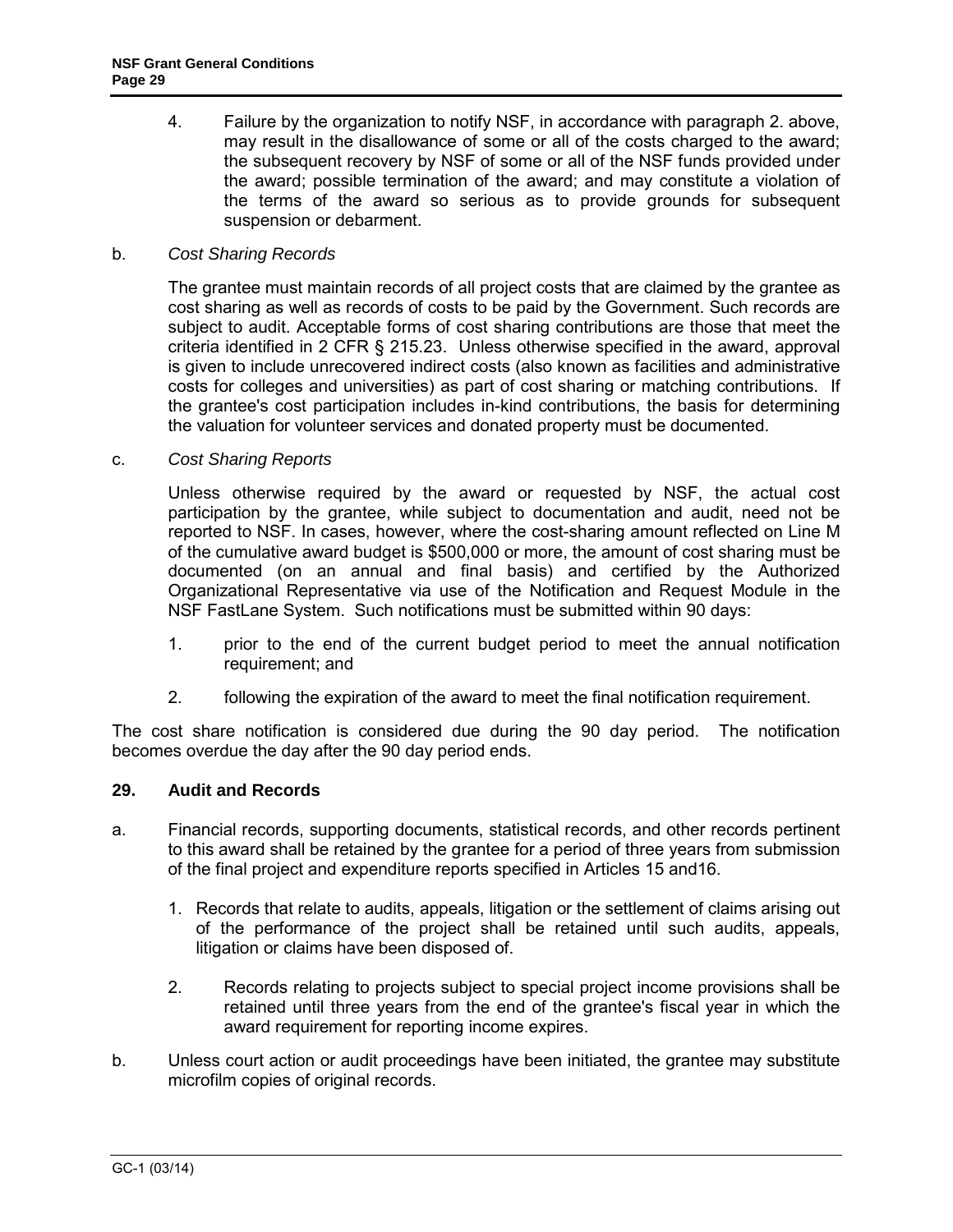- c. The Director of the National Science Foundation and the Comptroller General of the U.S., or any of their duly authorized representatives, shall have access to any pertinent books, documents, papers and records of the grantee organization and of the performing organization, if different, to make audits, examinations, excerpts and transcripts. Further, any negotiated contract in excess of the simplified acquisition threshold (currently \$150,000) made by the grantee shall include a provision to the effect that the grantee, the Director of the National Science Foundation, the Comptroller General of the U.S., or any of their duly authorized representatives, shall have access to pertinent records for similar purposes.
- d. In order to avoid duplicate record keeping, NSF may make special arrangements with the grantee to retain any records that are needed for joint use. NSF may request transfer to its custody of records not needed by the grantee when it determines that the records possess long-term retention value. When the records are transferred to, or maintained by NSF, the three-year retention requirement is not applicable to the grantee. In the rare event that this provision is exercised, NSF will negotiate a mutually agreeable arrangement with the grantee regarding reimbursement of costs.
- e. Grantees that are States, Local Governments or Non-Profit Organizations, shall arrange for the conduct of audits as required by [OMB Circular A-133](http://www.whitehouse.gov/omb/circulars/a133/a133.html) "*Audits of States, Local Governments, and Non-Profit Organizations*" (including colleges and universities.) They shall provide copies of the reports of these audits to the cognizant Federal audit agency. Any Federal Audit of this project deemed necessary by NSF shall build upon the results of such audit(s).
- f. All awards issued by NSF meet the definition of "Research and Development" at OMB Circular A-133 §.105. As such, auditees should identify NSF awards as part of the R&D cluster on the Schedule of Expenditures of Federal Awards (SEFA). The auditor should test NSF awards for compliance as instructed in Part V, Clusters of Programs. NSF recognizes that some awards may have another classification for purposes of indirect costs. The auditor is not required to report the disconnect (i.e., the award is classified as R&D for A-133 purposes but non-research for indirect cost rate purposes), unless the auditee is charging indirect costs at a rate other than the rate(s) specified in the award document(s).

# <span id="page-29-0"></span>**30. Site Visits**

NSF, through authorized representatives, has the right, at all reasonable times, to make site visits to review project accomplishments and management control systems and to provide such technical assistance as may be required. If any site visit is made by NSF on the premises of the grantee or a contractor under an award, the grantee shall provide and shall require its contractors to provide all reasonable facilities and assistance for the safety and convenience of the Government representatives in the performance of their duties. All site visits and evaluations shall be performed in such a manner that will not unduly delay the work.

# <span id="page-29-1"></span>**31. Suspension or Termination**

a. Any suspension or termination action taken by NSF must be issued by an NSF Grants and Agreements Officer and will be in accordance with this article and AAG Chapter [VII.A.](http://www.nsf.gov/pubs/policydocs/pappguide/nsf14001/aag_7.jsp#VIIA)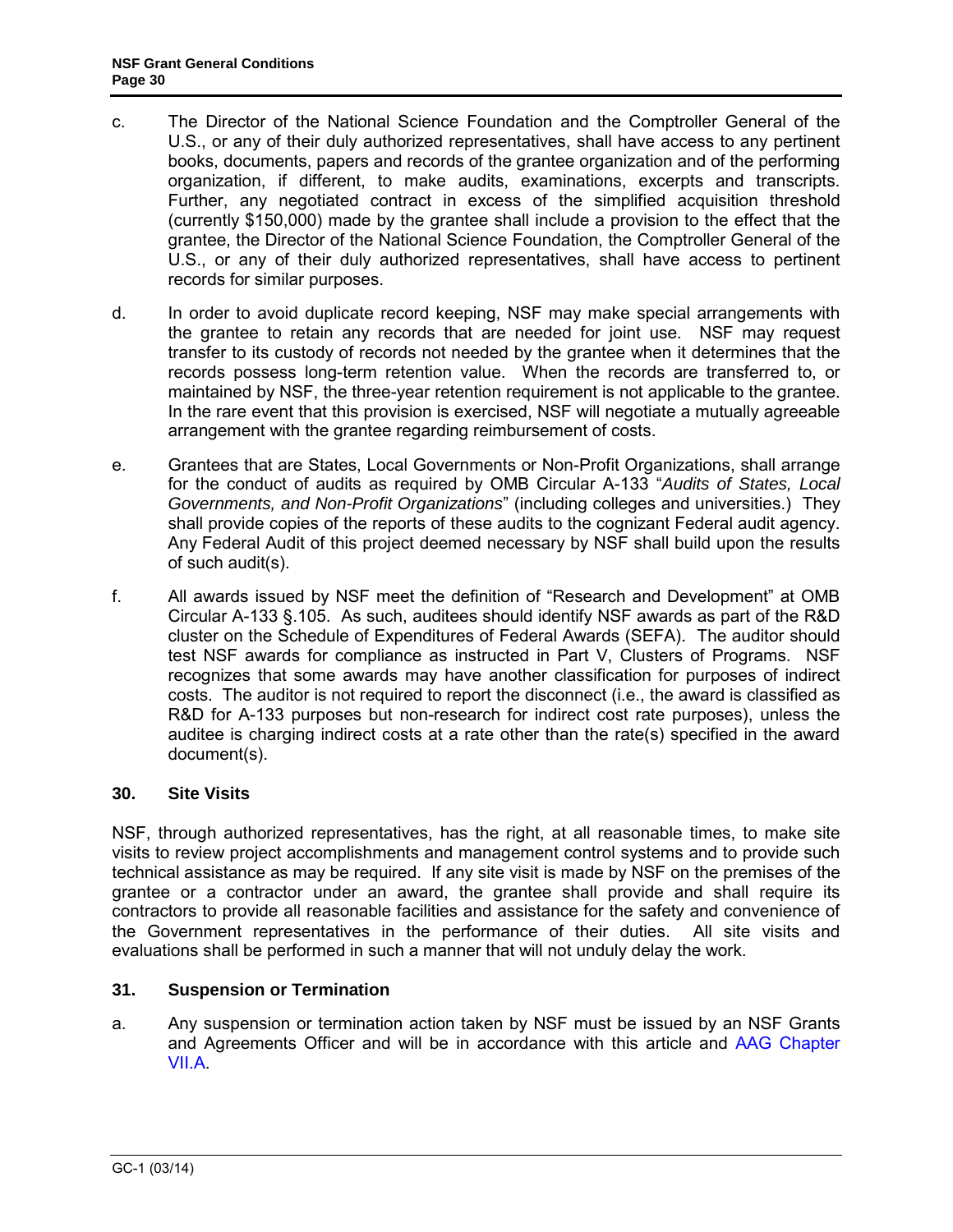- b. The award may be suspended or terminated in whole or in part in any of the following situations by:
	- 1. NSF when the grantee has materially failed to comply with the terms and conditions of the award;
	- 2. NSF when the Foundation has other reasonable cause;
	- 3. NSF when ordered by the Deputy Director under NSF's Regulation on Research Misconduct [\[45 CFR Part 689\]](http://www.access.gpo.gov/nara/cfr/waisidx_06/45cfr689_06.html);
	- 4. NSF and the grantee by mutual agreement (if NSF and the grantee cannot reach an agreement, NSF reserves the right to unilaterally terminate the award); or
	- 5. the grantee on written notice to NSF setting forth the reasons for such action, the effective date, and, in the case of partial termination, the portion to be terminated or suspended (with the understanding that if NSF determines that the unterminated portion will not accomplish the purposes of the award, it may suspend or terminate the entire award).
- c. Normally, action by NSF to suspend or terminate an award will be taken only after the grantee has been informed by NSF of any deficiency on its part and given an opportunity to correct it; but NSF may immediately suspend or terminate the award without notice when it believes such action is reasonable to protect the interests of the Government.
- d. No costs incurred during a suspension period or after the effective date of a termination will be allowable, except those costs which, in the opinion of NSF, the grantee could not reasonably avoid or eliminate, or which were otherwise authorized by the suspension or termination notice, provided such costs would otherwise be allowable under the terms of the award and the appropriate Federal cost principles.
- e. Within 30 days of the termination date, the grantee will furnish a summary of progress under the award and an itemized accounting of costs incurred prior to the termination date or pursuant to d, above. Final allowable costs under a termination settlement shall be in accordance with the terms of the award, including this article, and the appropriate Federal cost principles, giving due consideration to the progress under the award. In no event will the total of NSF payments under a terminated award exceed the award amount, or the NSF pro rata share of the total project costs when cost sharing was anticipated, whichever is less.
- f. A notice of termination other than by mutual agreement and/or the final settlement amount may be subject to review pursuant to [Article 3](#page-30-0)2.

#### <span id="page-30-0"></span>**32. Termination Review Procedure**

- a. A request for review of a notice of termination or settlement should be addressed to the Director, Division of Grants and Agreements, National Science Foundation, 4201 Wilson Blvd., Arlington, VA, 22230. It must be postmarked no later than 30 days after the date of the letter notifying the grantee of the termination or settlement.
- b. The request for review must contain a full statement of the grantee's position and the pertinent facts and reasons in support of such position.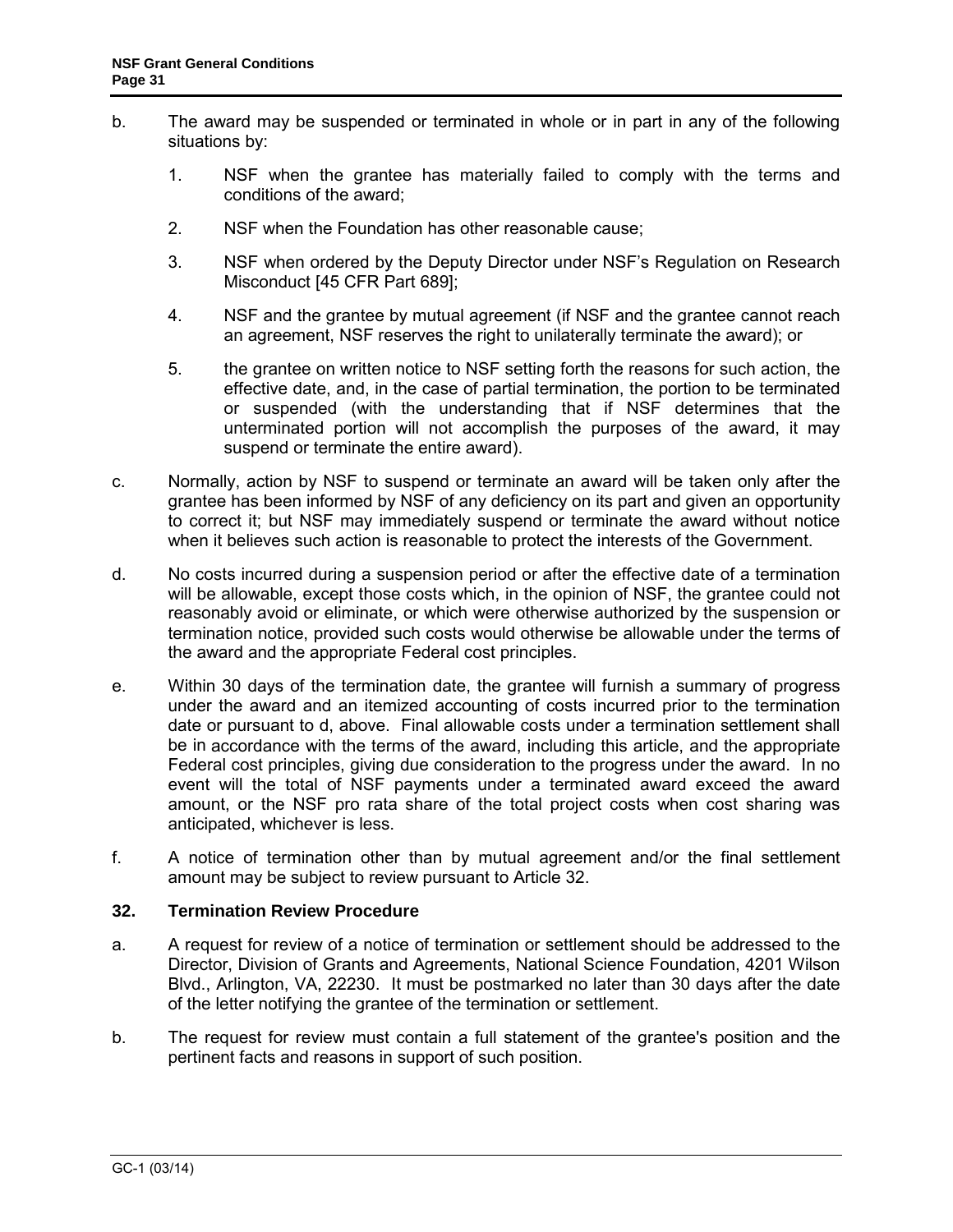- c. Review of a notice of termination or settlement will be conducted in accordance with [AAG Chapter VII.A.4.](http://www.nsf.gov/pubs/policydocs/pappguide/nsf14001/aag_7.jsp#VIIA4)
- d. Pending resolution of the request for review, the notice of termination shall remain in effect.

### <span id="page-31-0"></span>**33. Nondiscrimination**

- a. The award is subject to the provisions of Title VI of the Civil Rights Act of 1964 [\[42](http://frwebgate.access.gpo.gov/cgi-bin/getdoc.cgi?dbname=browse_usc&docid=Cite:+42USC2000d)  [U.S.C. § 2000d\]](http://frwebgate.access.gpo.gov/cgi-bin/getdoc.cgi?dbname=browse_usc&docid=Cite:+42USC2000d), Title IX of the Education Amendments of 1972 [20 USC §§ 1681 *et seq*.], the Rehabilitation Act of 1973 [\[29 U.S.C. § 794\]](http://frwebgate.access.gpo.gov/cgi-bin/getdoc.cgi?dbname=browse_usc&docid=Cite:+29USC794), the Age Discrimination Act of 1975 [\[42 U.S.C. §§ 6101 et seq\]](http://www.access.gpo.gov/uscode/title42/chapter76_.html), and all regulations and policies issued by NSF pursuant to these statutes. Specifically, in accordance with these statutes, regulations, and policies, no person on the basis of race, color, national origin, sex, disability, or age shall be excluded from participation in, be denied the benefits of, or otherwise be subjected to discrimination under the award.
- b. By electronically signing a proposal, the Authorized Organizational Representative is providing the requisite Certification of Compliance with National Science Foundation Nondiscrimination Regulations and Policies. This Nondiscrimination Certification sets forth the nondiscrimination obligations with which all grantees must comply.<sup>[4](#page-31-3)</sup> These obligations also apply to subrecipients, subgrantees, and subcontractors under the award. The grantee, therefore, shall obtain the NSF Nondiscrimination Certification from each organization that applies to be or serves as a subrecipient, subgrantee or subcontractor under the award (for other than the provision of commercially available supplies, materials, equipment or general support services) prior to entering into the subaward arrangement.

#### <span id="page-31-1"></span>**34. Reporting Classifiable Information**

NSF awards are intended for unclassified, publicly releasable research. The awardee will not be granted access to classified information. NSF does not expect that the results of the research project will involve classified information.

<span id="page-31-2"></span>If, however, in conducting the activities supported under an award, the PI is concerned that any of the research results involve potentially classifiable information that may warrant Government restrictions on the dissemination of the results, the PI should promptly notify the cognizant NSF Program Officer.

<span id="page-31-3"></span> $\overline{\phantom{a}}$ <sup>4</sup> The complete text of the Nondiscrimination Certification is available electronically in the *Grant Proposal Guide*, Chapter II, Exhibit II-6 at http://www.nsf.gov/publications/pub\_summ.jsp?ods\_key=gpg.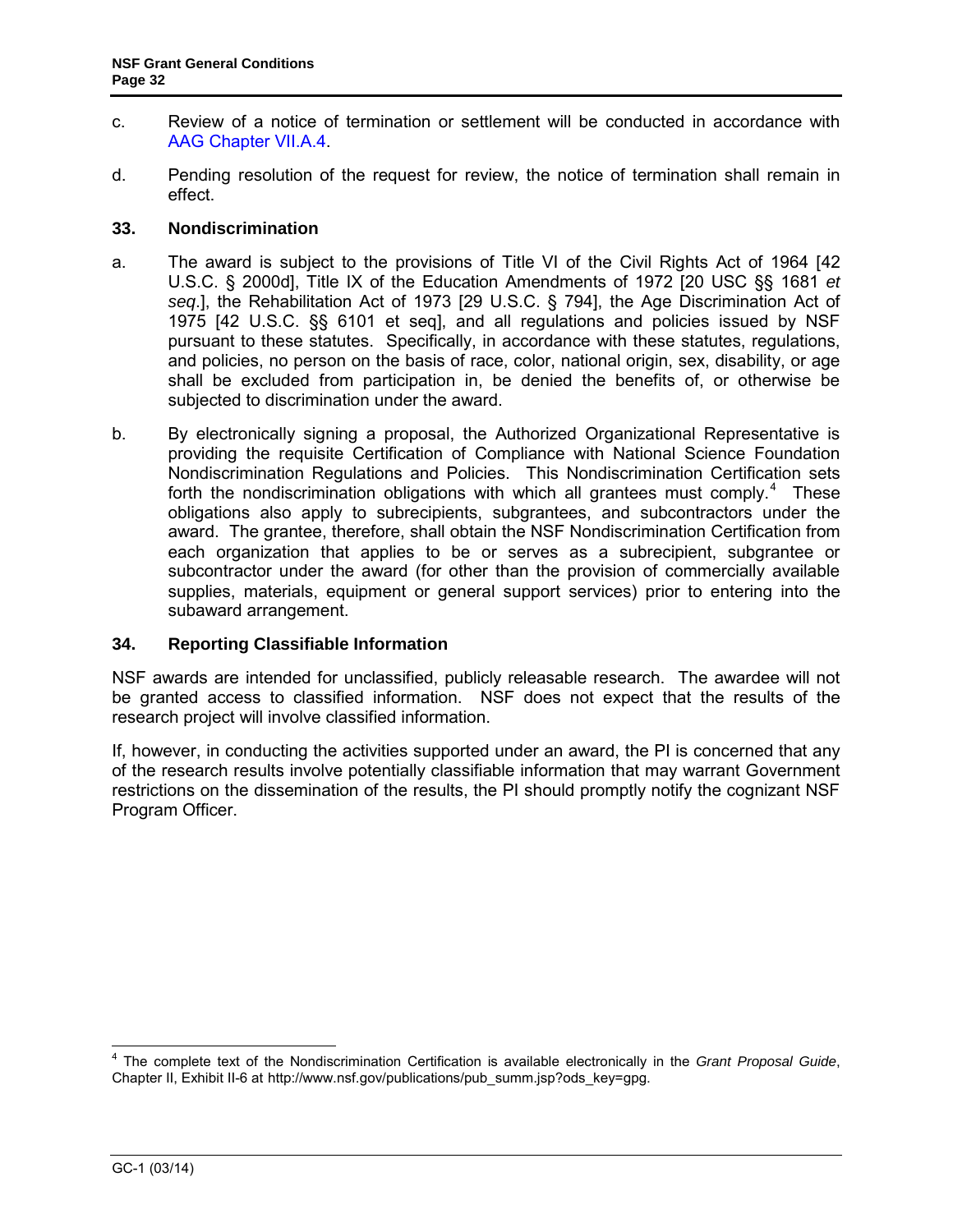### **35. Animal Welfare**

- a. Any grantee performing research on vertebrate animals<sup>[5](#page-32-2)</sup> shall comply with the Animal Welfare Act [\[7 U.S.C. §§ 2131 et seq.](http://www.access.gpo.gov/uscode/title7/chapter54_.html)] and the regulations promulgated hereunder by the Secretary of Agriculture [\[9 CFR §§ 1.1-4.11\]](http://www.access.gpo.gov/nara/cfr/waisidx_07/9cfrv1_07.html) pertaining to the humane care, handling, and treatment of vertebrate animals held or used for research, teaching or other activities supported by Federal awards. The grantee is expected to ensure that the guidelines described in the National Academy of Science (NAS) Publication, "*[Guide for](http://www.nap.edu/readingroom/books/labrats/)  [the Care and Use of Laboratory Animals](http://www.nap.edu/readingroom/books/labrats/)*" (1996) are followed and to comply with the *Public Health Service Policy and Government Principles Regarding the Care and Use of Animals* (included as Appendix D to the NAS Guide). Further guidance on the use of vertebrate animals in NSF funded projects can be found in the [AAG Chapter VI.B.3.](http://www.nsf.gov/pubs/policydocs/pappguide/nsf14001/aag_6.jsp#VIB3)
- b. In the event the grantee's multi-project Assurance is cancelled or lapses, the grantee must immediately notify the cognizant Grants and Agreements Officer identified in the award notice.

NOTE--The grantee may request registration of its facility and a current listing of licensed dealers from the Regional Office of the Animal and Plant Health Inspection Service (APHIS), United States Department of Agriculture, for the region in which its research facility is located. The location of the nearest APHIS Regional Office, as well as information concerning this and other APHIS activities may be obtained at [http://www.aphis.usda.gov/.](http://www.aphis.usda.gov/)

# <span id="page-32-0"></span>**36. Research Involving Recombinant DNA Molecules**

If this award supports research involving recombinant DNA molecules, the grantee agrees to comply with the requirements of [AAG Chapter VI.B.2.](http://www.nsf.gov/pubs/policydocs/pappguide/nsf14001/aag_6.jsp#VIB2)

# <span id="page-32-1"></span>**37. Clean Air and Water**

(Applicable only if the award exceeds \$100,000, or a facility to be used has been the subject of a conviction under the Clean Air Act [\[42 U.S.C. § 7413\(c\)\(1\)\]](http://frwebgate.access.gpo.gov/cgi-bin/getdoc.cgi?dbname=browse_usc&docid=Cite:+42USC7413) or the Clean Water Act [\[33 U.S.C.](http://frwebgate.access.gpo.gov/cgi-bin/getdoc.cgi?dbname=browse_usc&docid=Cite:+33USC1319)  [§ 1319\(c\)](http://frwebgate.access.gpo.gov/cgi-bin/getdoc.cgi?dbname=browse_usc&docid=Cite:+33USC1319)] and is listed by the Environmental Protection Agency (EPA), or the award is not otherwise exempt.) The grantee agrees as follows:

- a. To comply with all the requirements of Section 114 of the Clean Air Act [\[42 U.S.C. §](http://frwebgate.access.gpo.gov/cgi-bin/getdoc.cgi?dbname=browse_usc&docid=Cite:+42USC7414)  [7414\]](http://frwebgate.access.gpo.gov/cgi-bin/getdoc.cgi?dbname=browse_usc&docid=Cite:+42USC7414) and Section 308 of the Clean Water Act [\[33 U.S.C. § 1318\]](http://frwebgate.access.gpo.gov/cgi-bin/getdoc.cgi?dbname=browse_usc&docid=Cite:+33USC1318), respectively, relating to inspection, monitoring, entry, reports and information, as well as other requirements specified in Section 114 and Section 308 of the Clean Air Act and the Clean Water Act, respectively, and all regulations and guidelines issued thereunder before the award of the grant.
- b. That no portion of the work required by the award will be performed in a facility listed on the Environmental Protection Agency List of Violating Facilities on the date that the award was awarded unless and until EPA eliminates the name of such facility or facilities from such listing.
- c. To use its best efforts to comply with clean air standards and clean water standards at the facility in which the award is being performed.

<span id="page-32-2"></span> $\overline{a}$  $<sup>5</sup>$  In addition to vertebrate animals covered by the Animal Welfare Act, the requirements specified in this Article also</sup> are extended to rats, birds and mice.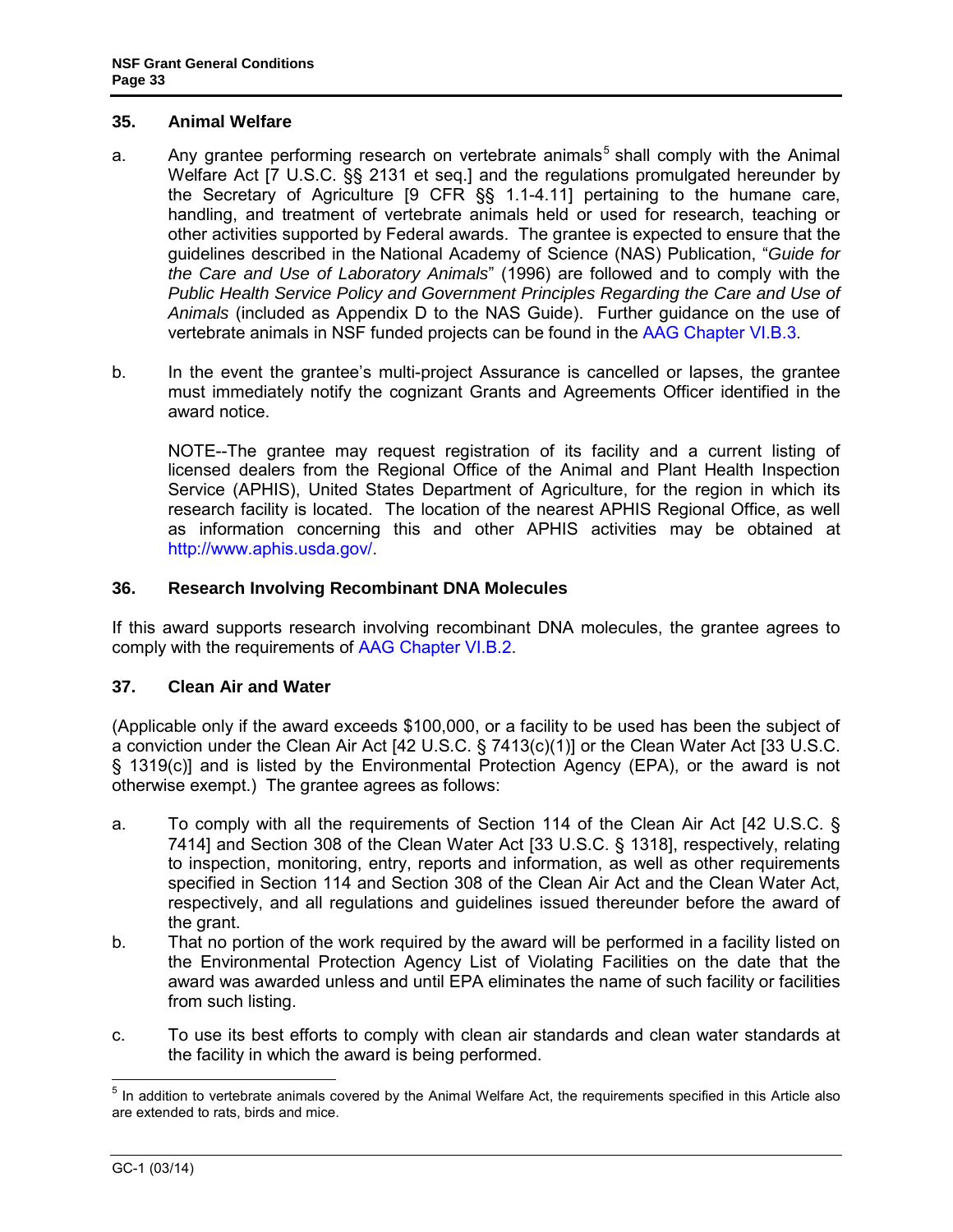<span id="page-33-6"></span>d. To insert the substance of the provisions of this article into any nonexempt subcontract.

# <span id="page-33-0"></span>**38. Human Research Subjects**

The grantee is responsible for the protection of the rights and welfare of any human subjects involved in research, development and related activities supported by this award. The grantee agrees to comply with the NSF regulation, entitled, "*Protection of Human Subjects* [\[45 CFR Part](http://www.access.gpo.gov/nara/cfr/waisidx_06/45cfr690_06.html)  [690\].](http://www.access.gpo.gov/nara/cfr/waisidx_06/45cfr690_06.html)"

# <span id="page-33-1"></span>**39. Investigator Financial Disclosure Policy**

If the grantee employs more than 50 persons, the grantee shall maintain an appropriate written and enforced policy on conflict of interest consistent with the provisions of [AAG Chapter IV.A.](http://www.nsf.gov/pubs/policydocs/pappguide/nsf14001/aag_4.jsp#IVA)

### **40. Whistleblower Protection**

Awardees are notified of the applicability of 41 U.S.C. § 4712, as amended by P.L. 112-239, providing protection for whistleblowers.

### <span id="page-33-2"></span>**41. State Sales and Use Taxes**

Grantees are reminded that each set of cost principles cited in [Article 12b.](#page-10-2) limits the allowability of taxes to those the organization is required to pay. Grantees must avail themselves of any tax exemptions for which any activities supported by Federal funds may qualify, including any applicable exemptions from state or local sales and use taxes on the purchase of goods and services made with NSF award funds.

### <span id="page-33-3"></span>**42. Debarment and Suspension**

Recipients shall fully comply with the requirements stipulated in [Subpart C of 2 CFR Part 180,](http://www.whitehouse.gov/omb/fedreg/2005/083105_debarment.pdf) entitled "*Responsibilities of Participants Regarding Transactions*" as supplemented by NSF's regulations at2 CFR Part 2520 [\(http://www.gpo.gov/fdsys/pkg/CFR-2011-title2-vol1/pdf/CFR-](http://www.gpo.gov/fdsys/pkg/CFR-2011-title2-vol1/pdf/CFR-2011-title2-vol1-part2520.pdf)[2011-title2-vol1-part2520.pdf\)](http://www.gpo.gov/fdsys/pkg/CFR-2011-title2-vol1/pdf/CFR-2011-title2-vol1-part2520.pdf). The recipient is responsible for ensuring that any lower tier covered transaction, as described in [Subpart B of 2 CFR Part 180,](http://www.whitehouse.gov/omb/fedreg/2005/083105_debarment.pdf) entitled "*Covered Transactions*," includes a term or condition requiring compliance with Subpart C. The recipient also is responsible for further requiring the inclusion of a similar term or condition in any subsequent lower tier covered transaction. The recipient acknowledges that failing to disclose the information required under [45 CFR § 180.335](http://www.nsf.gov/oig/2_CFR_PART180.pdf) may result in the termination of the award, or pursuance of other available remedies, including suspension and debarment.

# <span id="page-33-4"></span>**43. Resolution of Conflicting Conditions**

<span id="page-33-5"></span>Should there be any inconsistency between any special conditions contained in the award and these Grant General Conditions (GC-1), the special conditions in the award shall control. Should there be any inconsistency between these Grant General Conditions (GC-1), any special conditions contained in the award, and any NSF guides, brochures, etc., cited or included by reference in the award, the matter should be referred to the NSF Grants and Agreements Officer for guidance.